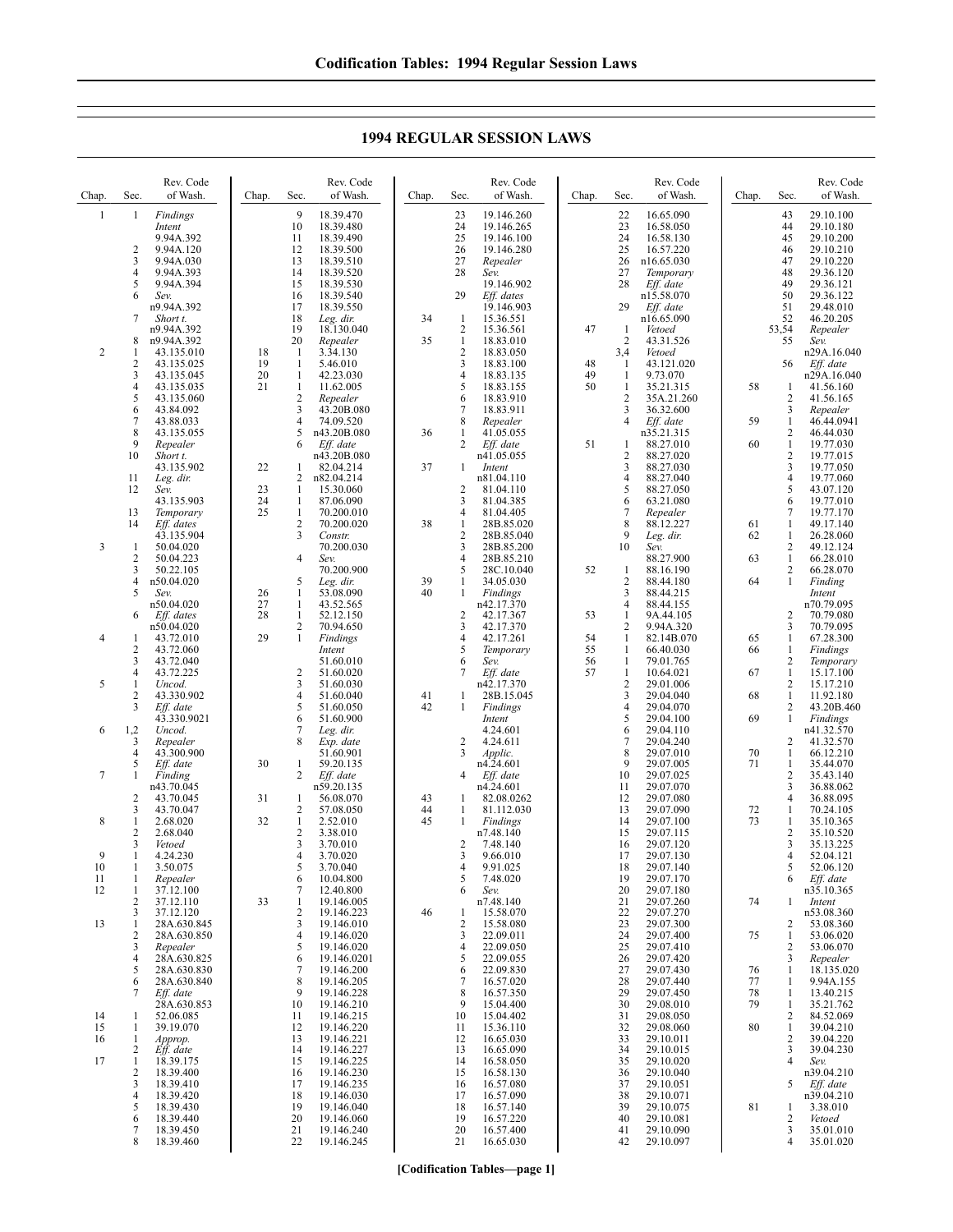| Chap. | Sec.        | Rev. Code<br>of Wash.    | Chap. | Sec.                         | Rev. Code<br>of Wash.    | Chap. | Sec.       | Rev. Code<br>of Wash.  | Chap. | Sec.       | Rev. Code<br>of Wash.    | Chap. | Sec.       | Rev. Code<br>of Wash.  |
|-------|-------------|--------------------------|-------|------------------------------|--------------------------|-------|------------|------------------------|-------|------------|--------------------------|-------|------------|------------------------|
|       | 5           | 35.01.040                |       | 2                            | 27.34.075                |       | 60         | 30.08.180              |       | 149        | 30.49.120                |       | 238        | 31.30.020              |
|       | 6           | 35.02.005                | 83    | $\mathbf{1}$                 | 80.24.010                |       | 61         | 30.08.190              |       | 150        | 30.56.020                |       | 239        | 31.30.150              |
|       | $\tau$<br>8 | 35.06.010<br>35.06.070   |       | $\overline{\mathbf{c}}$<br>3 | 81.24.075<br>81.70.350   |       | 62<br>63   | 30.12.010<br>30.12.030 |       | 151<br>152 | 30.56.030<br>30.56.040   |       | 240<br>241 | 31.30.160<br>31.30.170 |
|       | 9           | 35.06.080                |       | 4                            | 81.80.321                |       | 64         | 30.12.040              |       | 153        | 30.56.050                |       | 242        | 31.30.180              |
|       | 10          | 35.07.010                |       | 5                            | 81.108.090               |       | 65         | 30.12.042              |       | 154        | 30.56.060                |       | 243        | 31.30.190              |
|       | 11          | 35.13.180                | 84    | 1                            | Intent                   |       | 66         | 30.12.044              |       | 155        | 30.56.080                |       | 244        | 31.30.200              |
|       | 12<br>13    | 35.13.190<br>35.13.200   |       | 2                            | n9A.44.130<br>9A.44.130  |       | 67<br>68   | 30.12.047<br>30.12.050 |       | 156<br>157 | 30.56.090<br>30.60.010   |       | 245<br>246 | 31.30.210<br>31.30.230 |
|       | 14          | 35.13.210                | 85    | 1                            | 82.08.0291               |       | 69         | 30.12.060              |       | 158        | 30.60.020                |       | 247        | 31.30.240              |
|       | 15          | 35.13.280                |       | 2                            | Eff. date                |       | 70         | 30.12.070              |       | 159        | 30.60.030                |       | 248        | 31.30.250              |
|       | 16<br>17    | 35.23.170<br>35.23.270   | 86    | 1                            | n82.08.0291<br>48.12.160 |       | 71<br>72   | 30.12.100<br>30.12.180 |       | 160<br>161 | 30.60.901<br>31.04.015   |       | 249<br>250 | 31.30.260<br>31.30.270 |
|       | 18          | 35.23.352                |       | $\overline{\mathbf{c}}$      | 48.15.090                |       | 73         | 30.12.240              |       | 162        | 31.04.045                |       | 251        | 31.35.010              |
|       | 19          | 35.23.440                |       | 3                            | Eff. date                |       | 74         | 30.20.005              |       | 163        | 31.04.055                |       | 252        | 31.35.020              |
|       | 20<br>21    | 35.23.455<br>35.23.460   | 87    | 1                            | n48.15.090<br>9.94A.040  |       | 75<br>76   | 30.20.090<br>30.36.020 |       | 164<br>165 | 31.04.075<br>31.04.085   |       | 253<br>254 | 31.35.030<br>31.35.050 |
|       | 22          | 35.23.470                | 88    | 1                            | 39.12.065                |       | 77         | 30.36.030              |       | 166        | 31.04.093                |       | 255        | 31.35.060              |
|       | 23          | 35.23.570                | 89    | 1                            | 41.72.010                |       | 78         | 30.36.040              |       | 167        | 31.04.105                |       | 256        | 31.35.070              |
|       | 24<br>25    | 35.23.800<br>35.23.805   |       | 2<br>3                       | 41.72.020<br>41.72.030   |       | 79<br>80   | 30.40.020<br>30.42.020 |       | 168<br>169 | 31.04.115<br>31.04.145   |       | 257<br>258 | 31.35.080<br>31.35.090 |
|       | 26          | 35.23.810                |       | 4                            | 41.72.040                |       | 81         | 30.42.030              |       | 170        | 31.04.155                |       | 259        | 31.35.100              |
|       | 27          | 35.23.815                |       | 5                            | 41.72.050                |       | 82         | 30.42.060              |       | 171        | 31.04.165                |       | 260        | 31.35.900              |
|       | 28<br>29    | 35.23.820<br>35.23.825   | 90    | 6<br>$\mathbf{1}$            | Leg. dir.<br>48.87.050   |       | 83<br>84   | 30.42.070<br>30.42.080 |       | 172<br>173 | 31.04.175<br>31.04.185   |       | 261<br>262 | 31.40.010<br>31.40.020 |
|       | 30          | 35.23.830                |       | 2                            | Eff. date                |       | 85         | 30.42.090              |       | 174        | 31.04.902                |       | 263        | 31.40.030              |
|       | 31          | 35.23.835                |       |                              | n48.87.050               |       | 86         | 30.42.100              |       | 175        | 31.12.005                |       | 264        | 31.40.050              |
|       | 32<br>33    | 35.23.840<br>35.23.845   | 91    | 1<br>2                       | 39.30.060<br>Applic.     |       | 87<br>88   | 30.42.105<br>30.42.115 |       | 176<br>177 | 31.12.015<br>31.12.035   |       | 265<br>266 | 31.40.060<br>31.40.070 |
|       | 34          | 35.23.850                |       |                              | n39.30.060               |       | 89         | 30.42.120              |       | 178        | 31.12.045                |       | 267        | 31.40.080              |
|       | 35          | 35.23.021                | 92    | 1                            | 11.102.010               |       | 90         | 30.42.130              |       | 179        | 31.12.055                |       | 268        | 31.40.090              |
|       | 36<br>37    | 35.23.051<br>35.23.081   |       | 2<br>3                       | 11.110.073               |       | 91<br>92   | 30.42.140<br>30.42.160 |       | 180<br>181 | 31.12.065                |       | 269<br>270 | 31.40.100              |
|       | 38          | 35.23.101                |       | 4                            | 19.100.010<br>19.110.020 |       | 93         | 30.42.210              |       | 182        | 31.12.075<br>31.12.085   |       | 271        | 31.40.110<br>31.40.120 |
|       | 39          | 35.23.142                |       | 5                            | 21.30.010                |       | 94         | 30.42.220              |       | 183        | 31.12.095                |       | 272        | 31.40.130              |
|       | 40<br>41    | 35.23.161                |       | 6<br>7                       | 21.30.380<br>30.04.010   |       | 95<br>96   | 30.42.230<br>30.42.240 |       | 184<br>185 | 31.12.105                |       | 273<br>274 | 31.40.900<br>31.45.010 |
|       | 42          | 35.23.191<br>35.23.201   |       | 8                            | 30.04.030                |       | 97         | 30.42.250              |       | 186        | 31.12.115<br>31.12.125   |       | 275        | 31.45.020              |
|       | 43          | 35.23.211                |       | 9                            | 30.04.060                |       | 98         | 30.42.260              |       | 187        | 31.12.136                |       | 276        | 31.45.030              |
|       | 44<br>45    | 35.23.454                |       | 10                           | 30.04.070<br>30.04.075   |       | 99<br>100  | 30.42.290              |       | 188<br>189 | 31.12.195                |       | 277<br>278 | 31.45.040              |
|       | 46          | 35.23.456<br>35.23.331   |       | 11<br>12                     | 30.04.111                |       | 101        | 30.42.300<br>30.42.310 |       | 190        | 31.12.206<br>31.12.215   |       | 279        | 31.45.050<br>31.45.060 |
|       | 47          | 35.23.371                |       | 13                           | 30.04.120                |       | 102        | 30.42.320              |       | 191        | 31.12.306                |       | 280        | 31.45.070              |
|       | 48          | 35.23.505                |       | 14                           | 30.04.125                |       | 103<br>104 | 30.42.330              |       | 192<br>193 | 31.12.335                |       | 281        | 31.45.080              |
|       | 49<br>50    | 35.23.515<br>35.23.525   |       | 15<br>16                     | 30.04.127<br>30.04.130   |       | 105        | 30.43.010<br>30.43.020 |       | 194        | 31.12.355<br>31.12.385   |       | 282<br>283 | 31.45.090<br>31.45.100 |
|       | 51          | 35.23.545                |       | 17                           | 30.04.180                |       | 106        | 30.43.045              |       | 195        | 31.12.406                |       | 284        | 31.45.110              |
|       | 52          | 35.23.555                |       | 18<br>19                     | 30.04.210                |       | 107<br>108 | 30.44.010              |       | 196<br>197 | 31.12.415                |       | 285<br>286 | 31.45.120              |
|       | 53<br>54    | 35.27.010<br>35.27.550   |       | 20                           | 30.04.212<br>30.04.215   |       | 109        | 30.44.020<br>30.44.030 |       | 198        | 31.12.425<br>31.12.435   |       | 287        | 31.45.140<br>31.45.150 |
|       | 55          | 35.31.050                |       | 21                           | 30.04.220                |       | 110        | 30.44.040              |       | 199        | 31.12.445                |       | 288        | 31.45.160              |
|       | 56<br>57    | 35.34.040<br>35.55.010   |       | 22<br>23                     | 30.04.230<br>30.04.232   |       | 111<br>112 | 30.44.050<br>30.44.060 |       | 200<br>201 | 31.12.455<br>31.12.465   |       | 289<br>290 | 31.45.170<br>31.45.180 |
|       | 58          | 35.55.130                |       | 24                           | 30.04.238                |       | 113        | 30.44.070              |       | 202        | 31.12.475                |       | 291        | 31.45.200              |
|       | 59          | 35.56.010                |       | 25                           | 30.04.240                |       | 114        | 30.44.080              |       | 203        | 31.12.506                |       | 292        | 31.45.900              |
|       | 60<br>61    | 35.61.010<br>35.69.010   |       | 26<br>27                     | 30.04.270<br>30.04.290   |       | 115<br>116 | 30.44.090<br>30.44.100 |       | 204<br>205 | 31.12.516<br>31.12.526   |       | 293<br>294 | 32.04.020<br>32.04.030 |
|       | 62          | 35.70.020                |       | 28                           | 30.04.310                |       | 117        | 30.44.130              |       | 206        | 31.12.535                |       | 295        | 32.04.040              |
|       | 63          | 35.70.100                |       | 29                           | 30.04.405                |       | 118        | 30.44.140              |       | 207        | 31.12.545                |       | 296        | 32.04.050              |
|       | 64<br>65    | 35.86A.020<br>35.86A.050 |       | 30<br>31                     | 30.04.410<br>30.04.450   |       | 119<br>120 | 30.44.150<br>30.44.160 |       | 208<br>209 | 31.12.555<br>31.12.565   |       | 297<br>298 | 32.04.080<br>32.04.085 |
|       | 66          | 35A.01.070               |       | 32                           | 30.04.455                |       | 121        | 30.44.170              |       | 210        | 31.12.575                |       | 299        | 32.04.110              |
|       | 67          | 35A.02.130               |       | 33                           | 30.04.465                |       | 122        | 30.44.180              |       | 211        | 31.12.585                |       | 300        | 32.04.211              |
|       | 68<br>69    | 35A.06.020<br>35A.06.030 |       | 34<br>35                     | 30.04.470<br>30.04.475   |       | 123<br>124 | 30.44.190<br>30.44.200 |       | 212<br>213 | 31.12.595<br>31.12.615   |       | 301<br>302 | 32.04.220<br>32.04.250 |
|       | 70          | 35A.10.010               |       | 36                           | 30.04.550                |       | 125        | 30.44.210              |       | 214        | 31.12.625                |       | 303        | 32.04.260              |
|       | 71          | 35A.12.010               |       | 37                           | 30.04.560                |       | 126        | 30.44.220              |       | 215        | 31.12.635                |       | 304        | 32.04.280              |
|       | 72<br>73    | 35A.13.010<br>Vetoed     |       | 38<br>39                     | 30.04.565<br>30.04.570   |       | 127<br>128 | 30.44.230<br>30.44.240 |       | 216<br>217 | 31.12.655<br>31.12.665   |       | 305<br>306 | 32.04.290<br>32.04.300 |
|       | 74          | 36.94.050                |       | 40                           | 30.04.575                |       | 129        | 30.44.250              |       | 218        | 31.12.675                |       | 307        | 32.08.010              |
|       | 75          | 39.36.040                |       | 41                           | 30.04.900                |       | 130        | 30.44.260              |       | 219        | 31.12.685                |       | 308        | 32.08.020              |
|       | 76<br>77    | 41.44.050<br>42.23.030   |       | 42<br>43                     | 30.08.010<br>30.08.020   |       | 131<br>132 | 30.44.270<br>30.44.280 |       | 220<br>221 | 31.12.695<br>31.12.705   |       | 309<br>310 | 32.08.030<br>32.08.040 |
|       | 78          | 54.16.180                |       | 44                           | 30.08.030                |       | 133        | 30.46.010              |       | 222        | 31.12.715                |       | 311        | 32.08.050              |
|       | 79          | 56.04.090                |       | 45                           | 30.08.040                |       | 134        | 30.46.020              |       | 223        | 31.12.725                |       | 312        | 32.08.060              |
|       | 80<br>81    | 57.04.100<br>57.08.010   |       | 46<br>47                     | 30.08.050<br>30.08.060   |       | 135<br>136 | 30.46.030<br>30.46.040 |       | 224<br>225 | 31.12.905<br>31.12A.010  |       | 313<br>314 | 32.08.061<br>32.08.070 |
|       | 82          | 68.52.210                |       | 48                           | 30.08.070                |       | 137        | 30.46.050              |       | 226        | 31.12A.040               |       | 315        | 32.08.080              |
|       | 83          | 81.48.030                |       | 49                           | 30.08.080                |       | 138        | 30.46.060              |       | 227        | 31.12A.050               |       | 316        | 32.08.090              |
|       | 84<br>85    | 81.48.040<br>84.52.020   |       | 50<br>51                     | 30.08.082<br>30.08.083   |       | 139<br>140 | 30.46.070<br>30.46.090 |       | 228<br>229 | 31.12A.070<br>31.12A.080 |       | 317<br>318 | 32.08.116<br>32.08.130 |
|       | 86          | 84.52.070                |       | 52                           | 30.08.084                |       | 141        | 30.46.100              |       | 230        | 31.12A.090               |       | 319        | 32.08.140              |
|       | 87          | 90.28.010                |       | 53                           | 30.08.088                |       | 142        | 30.49.030              |       | 231        | 31.12A.100               |       | 320        | 32.08.210              |
|       | 88<br>89    | 90.28.020<br>Repealer    |       | 54<br>55                     | 30.08.090<br>30.08.092   |       | 143<br>144 | 30.49.040<br>30.49.060 |       | 232<br>233 | 31.12A.120<br>31.12A.140 |       | 321<br>322 | 32.08.215<br>32.08.230 |
|       | 90          | Leg. rev.                |       | 56                           | 30.08.095                |       | 145        | 30.49.070              |       | 234        | 31.13.030                |       | 323        | 32.12.010              |
|       | 91          | Eff. date                |       | 57                           | 30.08.120                |       | 146        | 30.49.090              |       | 235        | 31.24.080                |       | 324        | 32.12.020              |
| 82    | 1           | n35.23.440<br>43.78.030  |       | 58<br>59                     | 30.08.140<br>30.08.160   |       | 147<br>148 | 30.49.100<br>30.49.110 |       | 236<br>237 | 31.24.120<br>31.30.010   |       | 325<br>326 | 32.12.050<br>32.12.060 |
|       |             |                          |       |                              |                          |       |            |                        |       |            |                          |       |            |                        |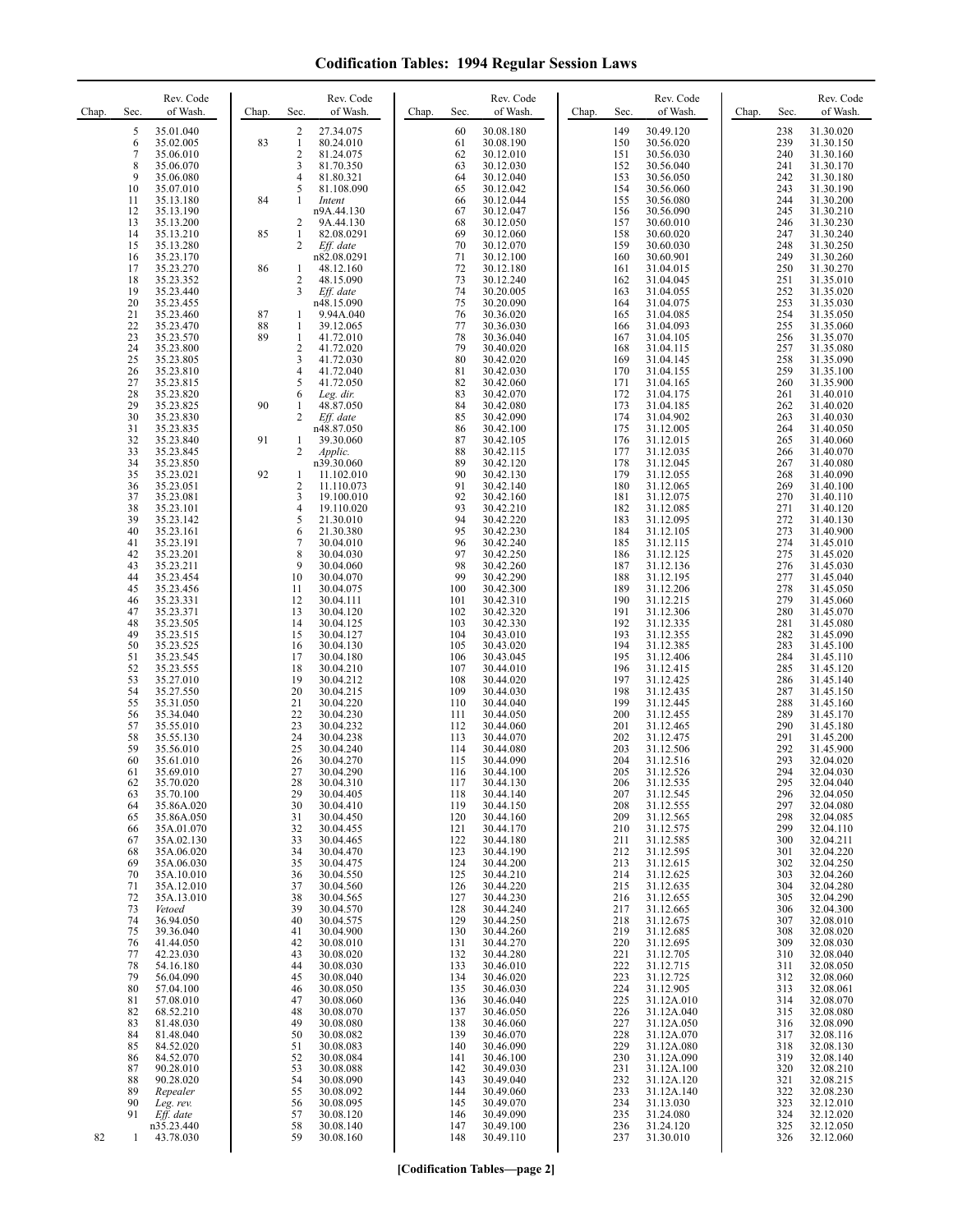| Chap. | Sec.                            | Rev. Code<br>of Wash.                                         | Chap. | Sec.                            | Rev. Code<br>of Wash.                                           | Chap.                    | Sec.                                          | Rev. Code<br>of Wash.                                         | Chap.      | Sec.                                                       | Rev. Code<br>of Wash.                                           | Chap.      | Sec.                                              | Rev. Code<br>of Wash.                                         |
|-------|---------------------------------|---------------------------------------------------------------|-------|---------------------------------|-----------------------------------------------------------------|--------------------------|-----------------------------------------------|---------------------------------------------------------------|------------|------------------------------------------------------------|-----------------------------------------------------------------|------------|---------------------------------------------------|---------------------------------------------------------------|
|       | 327<br>328<br>329<br>330        | 32.12.070<br>32.16.020<br>32.16.060<br>32.16.080              |       | 416<br>417<br>418<br>419        | 33.04.020<br>33.04.025<br>33.04.030<br>33.04.042                | 93                       | 505<br>$\mathbf{1}$<br>2<br>3                 | 70.37.020<br>82.12.010<br>82.12.020<br>Eff. date              | 121        | 2<br>$\mathbf{1}$<br>$\sqrt{2}$<br>$\overline{\mathbf{3}}$ | 9.46.0281<br>9.41.010<br>9A.46.060<br>10.95.020                 |            | 5<br>6<br>$\tau$<br>8                             | 48.17.160<br>48.17.563<br>48.05.390<br>48.19.040              |
|       | 331<br>332<br>333               | 32.16.090<br>32.16.093<br>32.16.095                           |       | 420<br>421<br>422               | 33.04.044<br>33.04.048<br>33.04.052                             | 94<br>95                 | 1<br>1                                        | n82.12.010<br>51.36.015<br>82.29A.060                         | 122        | 4<br>1<br>2                                                | 10.99.020<br>Repealer<br>$Eff.$ date                            | 132        | $\mathbf{1}$                                      | Finding<br>Purpose<br>39.10.010                               |
|       | 334<br>335<br>336<br>337        | 32.16.097<br>32.16.140<br>32.20.035<br>32.20.280              |       | 423<br>424<br>425<br>426        | 33.04.054<br>33.04.060<br>33.04.110<br>33.08.010                | 96                       | $\overline{c}$<br>3<br>1                      | 82.29A.120<br>Eff. date<br>n82.29A.060<br>Finding             | 123        | 1                                                          | Table of<br>dispo.<br>n84.28.005<br>84.36.815                   |            | 2<br>3<br>4<br>5                                  | 39.10.020<br>39.10.030<br>39.10.040<br>39.10.050              |
|       | 338<br>339<br>340<br>341        | 32.20.290<br>32.24.010<br>32.24.020<br>32.24.030              |       | 427<br>428<br>429<br>430        | 33.08.050<br>33.08.055<br>33.08.060<br>33.08.070                |                          | 2<br>3                                        | Intent<br>n82.14B.020<br>82.14B.020<br>82.14B.030             |            | $\overline{c}$<br>3<br>$\overline{4}$<br>5                 | 84.36.825<br>82.03.130<br>84.40.038<br>Applic.                  |            | 6<br>7<br>8<br>9                                  | 39.10.060<br>39.10.070<br>39.10.080<br>39.10.090              |
|       | 342<br>343<br>344               | 32.24.040<br>32.24.050<br>32.24.060                           |       | 431<br>432<br>433               | 33.08.080<br>33.08.090<br>33.08.100                             |                          | 4<br>5<br>6                                   | 82.14B.040<br>38.52.560<br>Temporary                          | 124        | 1<br>$\sqrt{2}$                                            | n84.36.815<br>36.21.011<br>82.04.270                            |            | 10<br>11<br>12                                    | 39.10.100<br>39.10.110<br>39.10.120                           |
|       | 345<br>346<br>347<br>348        | 32.24.070<br>32.24.080<br>32.24.090<br>32.24.100              |       | 434<br>435<br>436<br>437        | 33.08.110<br>33.12.010<br>33.12.014<br>33.12.060                | 97                       | 7<br>8<br>1                                   | 38.52.540<br>Eff. dates<br>n82.14B.020<br>51.32.055           |            | 3<br>$\overline{4}$<br>5,6<br>$\overline{7}$               | 82.04.4282<br>82.04.440<br>Uncod.<br>Applic.                    |            | 13<br>14<br>15                                    | 39.10.900<br>Sev.<br>39.10.901<br>Repealer                    |
|       | 349<br>350<br>351<br>352        | 32.32.010<br>32.32.015<br>32.32.020<br>32.32.025              |       | 438<br>439<br>440<br>441        | 33.12.140<br>33.16.040<br>33.16.120<br>33.16.130                | 98<br>99<br>100<br>101   | 1<br>1<br>1<br>1                              | 39.34.055<br>Temporary<br>46.61.687<br>60.28.011              |            | 8<br>9<br>10                                               | n82.04.440<br>82.08.026<br>82.12.022<br>82.12.023               | 133        | 16<br>$\mathbf{1}$<br>$\sqrt{2}$                  | 39.10.902<br>Leg. dir.<br>70.77.146<br>70.77.124              |
|       | 353<br>354<br>355<br>356        | 32.32.030<br>32.32.040<br>32.32.055<br>32.32.060              |       | 442<br>443<br>444<br>445        | 33.20.130<br>33.20.150<br>33.20.170<br>33.24.010                | 102<br>103               | 1<br>$\sqrt{2}$<br>$\mathbf{1}$<br>$\sqrt{2}$ | 18.130.330<br>48.22.080<br>70.180.020<br>70.180.030           |            | 11<br>12<br>13<br>14                                       | 82.12.0345<br>82.16.050<br>84.12.200<br>84.12.340               |            | 3<br>$\overline{\mathbf{4}}$<br>5<br>6            | 70.77.177<br>70.77.255<br>70.77.265<br>70.77.270              |
|       | 357<br>358<br>359               | 32.32.075<br>32.32.105<br>32.32.130                           |       | 446<br>447<br>448               | 33.24.025<br>33.24.360<br>33.24.370                             | 104                      | 3<br>$\mathbf{1}$<br>2                        | 70.180.040<br>19.184.010<br>19.184.020                        |            | 15<br>16<br>17                                             | 84.16.100<br>84.36.020<br>84.36.264                             |            | $\tau$<br>8<br>9                                  | 70.77.280<br>70.77.325<br>70.77.355                           |
|       | 360<br>361<br>362<br>363        | 32.32.150<br>32.32.175<br>32.32.210<br>32.32.215              |       | 449<br>450<br>451<br>452        | 33.28.020<br>33.32.020<br>33.32.030<br>33.32.050                |                          | 3<br>4<br>5<br>6                              | 19.184.030<br>19.184.040<br>19.184.050<br>19.184.060          |            | 18<br>19<br>20<br>21                                       | 84.36.800<br>84.36.810<br>84.40.030<br>84.40.080                |            | 10<br>11<br>12<br>13                              | 70.77.370<br>70.77.435<br>70.77.440<br>70.77.450              |
|       | 364<br>365<br>366<br>367        | 32.32.220<br>32.32.222<br>32.32.228<br>32.32.230              |       | 453<br>454<br>455<br>456        | 33.36.060<br>33.40.010<br>33.40.020<br>33.40.030                | 105                      | 7<br>1<br>$\overline{\mathbf{c}}$             | Leg. dir.<br>Intent<br>n28B.10.910<br>28B.10.910              |            | 22<br>23<br>24<br>25                                       | 84.40.085<br>84.40.170<br>84.40.175<br>84.40.230                |            | 14<br>15<br>16<br>17                              | 70.77.535<br>70.77.547<br>9.41.320<br>Sev.                    |
|       | 368<br>369<br>370<br>371        | 32.32.235<br>32.32.240<br>32.32.250<br>32.32.255              |       | 457<br>458<br>459<br>460        | 33.40.040<br>33.40.050<br>33.40.070<br>33.40.075                | 106                      | 3<br>4<br>5<br>$\mathbf{1}$                   | 28B.10.912<br>28B.10.914<br>Leg. dir.<br>Findings             |            | 26<br>27<br>28<br>29                                       | 84.48.022<br>84.48.026<br>84.48.028<br>84.48.032                | 134        | 18<br>$\mathbf{1}$                                | n70.77.146<br>Eff. date<br>n70.77.146<br>15.24.070            |
|       | 372<br>373<br>374<br>375        | 32.32.265<br>32.32.270<br>32.32.275<br>32.32.280              |       | 461<br>462<br>463<br>464        | 33.40.080<br>33.40.110<br>33.40.120<br>33.40.130                |                          | 2<br>3                                        | Intent<br>18.195.010<br>18.195.020<br>18.195.030              |            | 30<br>31<br>32<br>33                                       | 84.48.036<br>84.48.050<br>84.48.110<br>84.48.120                | 135<br>136 | $\mathbf{1}$<br>1<br>$\sqrt{2}$<br>3              | Temporary<br>70.95E.010<br>70.95E.020<br>70.95E.030           |
|       | 376<br>377<br>378<br>379        | 32.32.285<br>32.32.295<br>32.32.300<br>32.32.305              |       | 465<br>466<br>467<br>468        | 33.40.150<br>33.43.010<br>33.44.020<br>33.44.090                |                          | 4<br>5<br>6                                   | 18.195.040<br>Constr.<br>18.195.901<br>18.195.050             |            | 34<br>35<br>36<br>37                                       | 84.48.130<br>84.48.140<br>84.52.010<br>84.52.018                | 137<br>138 | $\overline{\mathbf{4}}$<br>5<br>$\mathbf{1}$<br>1 | 70.95E.050<br>Repealer<br>82.45.150<br>43.19.190              |
|       | 380<br>381<br>382<br>383        | 32.32.310<br>32.32.315<br>32.32.325<br>32.32.340              |       | 469<br>470<br>471<br>472        | 33.44.125<br>33.44.130<br>33.46.020<br>33.46.030                |                          | 7<br>8<br>9                                   | Short t.<br>18.195.900<br>18.195.902<br>Sev.                  |            | 38<br>39<br>40<br>41                                       | 84.52.030<br>84.60.050<br>84.68.020<br>84.68.090                | 139        | 2<br>$\mathbf{1}$<br>2<br>3                       | Repealer<br>46.61.5058<br>46.12.270<br>Repealer               |
|       | 384<br>385<br>386<br>387        | 32.32.345<br>32.32.350<br>32.32.360<br>32.32.370              |       | 473<br>474<br>475<br>476        | 33.46.040<br>33.46.050<br>33.46.060<br>33.46.080                | 107<br>108               | 10<br>-1<br>1                                 | 18.195.903<br>Leg. dir.<br>Repealer<br>43.43.830              | 125<br>126 | 42<br>$\mathbf{1}$<br>$\mathbf{1}$<br>$\overline{2}$       | Repealer<br>82.61.010<br>Repealer<br>43.131.381                 | 140        | 1<br>2<br>3                                       | Findings<br>Intent<br>43.31.088<br>Contingency                |
|       | 388<br>389<br>390<br>391        | 32.32.375<br>32.32.395<br>32.32.400<br>32.32.410              |       | 477<br>478<br>479               | 33.46.130<br>33.48.100<br>33.48.110<br>33.48.130                | 109<br>110               | 1<br>$\mathbf{1}$<br>2<br>$\mathbf{1}$        | 81.112.040<br>26.44.053<br>13.34.100<br>3.34.010              | 127<br>128 | 3<br>$\overline{4}$<br>1<br>1                              | 43.131.382<br>28B.102.900<br>26.23.040<br>16.49.444             | 141        | 4<br>$\mathbf{1}$<br>2<br>3                       | Eff. date<br>46.61.527<br>46.63.020<br>Eff. date              |
|       | 392<br>393<br>394<br>395        | 32.32.415<br>32.32.420<br>32.32.425                           |       | 480<br>481<br>482<br>483<br>484 | 33.48.150<br>33.48.160<br>33.48.170                             | 111<br>112               | 1<br>$\overline{c}$<br>3<br>4                 | 82.04.280<br>Vetoed<br>35.21.696<br>Vetoed                    | 129        | $\overline{2}$<br>3<br>$\mathbf{1}$                        | 16.49.510<br>16.74.650<br>Findings                              | 142        | 1<br>$\overline{c}$<br>3                          | n46.61.527<br>29.13.010<br>29.13.020                          |
|       | 396<br>397<br>398               | 32.32.430<br>32.32.450<br>32.32.455<br>32.32.465              |       | 485<br>486<br>487               | 33.48.180<br>33.48.190<br>33.48.200<br>33.48.210                | 113                      | 5<br>1<br>2                                   | n82.04.280<br>28A.300.035<br>Leg. rev.                        |            | 2<br>3                                                     | Intent<br>n4.24.550<br>4.24.550<br>9.94A.155                    | 143        | 101                                               | $Eff.$ date<br>n29.13.020<br>Intent<br>15.36.002              |
|       | 399<br>400<br>401<br>402        | 32.32.470<br>32.32.475<br>32.32.485<br>32.32.490              |       | 488<br>489<br>490<br>491        | 33.48.230<br>33.48.240<br>33.48.250<br>33.48.260                | 114                      | $\mathbf{1}$<br>2<br>3<br>4                   | 43.63A.600<br>43.63A.610<br>43.63A.620<br>43.63A.630          |            | $\overline{4}$<br>5<br>6<br>$\overline{7}$                 | 10.77.163<br>10.77.205<br>13.40.215<br>43.43.745                |            | 102<br>103<br>201<br>202                          | 15.36.012<br>15.36.021<br>15.36.031<br>15.36.041              |
|       | 403<br>404<br>405<br>406        | 32.32.495<br>32.32.500<br>32.32.525<br>32.34.010              |       | 492<br>493<br>494<br>495        | 33.48.280<br>33.48.320<br>39.58.010<br>43.19.015                | 115                      | 5<br>6<br>1                                   | 43.63A.640<br>Eff. date<br>n43.63A.610<br>28A.405.100         | 130        | 8<br>9<br>$\mathbf{1}$<br>$\sqrt{2}$                       | 71.05.325<br>71.05.425<br>28B.12.010<br>28B.12.020              |            | 203<br>204<br>205<br>206                          | 15.36.051<br>15.36.061<br>15.36.071<br>15.36.081              |
|       | 407<br>408<br>409<br>410        | 32.34.020<br>32.34.040<br>32.34.050<br>32.40.010              |       | 496<br>497<br>498<br>499        | 43.24.020<br>43.24.024<br>43.163.010<br>43.163.110              | 116                      | $\overline{2}$<br>1<br>2                      | Eff. date<br>n28A.405.100<br>84.52.053<br>84.52.0531          |            | 3<br>$\overline{4}$<br>5<br>6                              | 28B.12.030<br>28B.12.040<br>28B.12.050<br>28B.12.060            |            | 207<br>208<br>209<br>210                          | 15.36.091<br>15.36.101<br>15.36.111<br>15.36.121              |
|       | 411<br>412<br>413<br>414<br>415 | 32.40.020<br>32.40.030<br>33.04.002<br>33.04.005<br>33.04.010 |       | 500<br>501<br>502<br>503<br>504 | 46.01.011<br>46.01.050<br>48.18A.060<br>48.18A.070<br>58.19.030 | 117<br>118<br>119<br>120 | $\mathbf{1}$<br>2<br>$\mathbf{1}$<br>1<br>1   | 87.03.135<br>87.03.136<br>90.48.110<br>35.17.020<br>9.46.0217 | 131        | 7<br>$\mathbf{1}$<br>$\overline{c}$<br>3<br>$\overline{4}$ | 28B.12.070<br>48.36A.270<br>48.14.010<br>48.15.070<br>48.17.150 |            | 211<br>301<br>302<br>303<br>304                   | 15.36.131<br>15.36.171<br>15.36.181<br>15.36.151<br>15.36.191 |

**[Codification Tables—page 3]**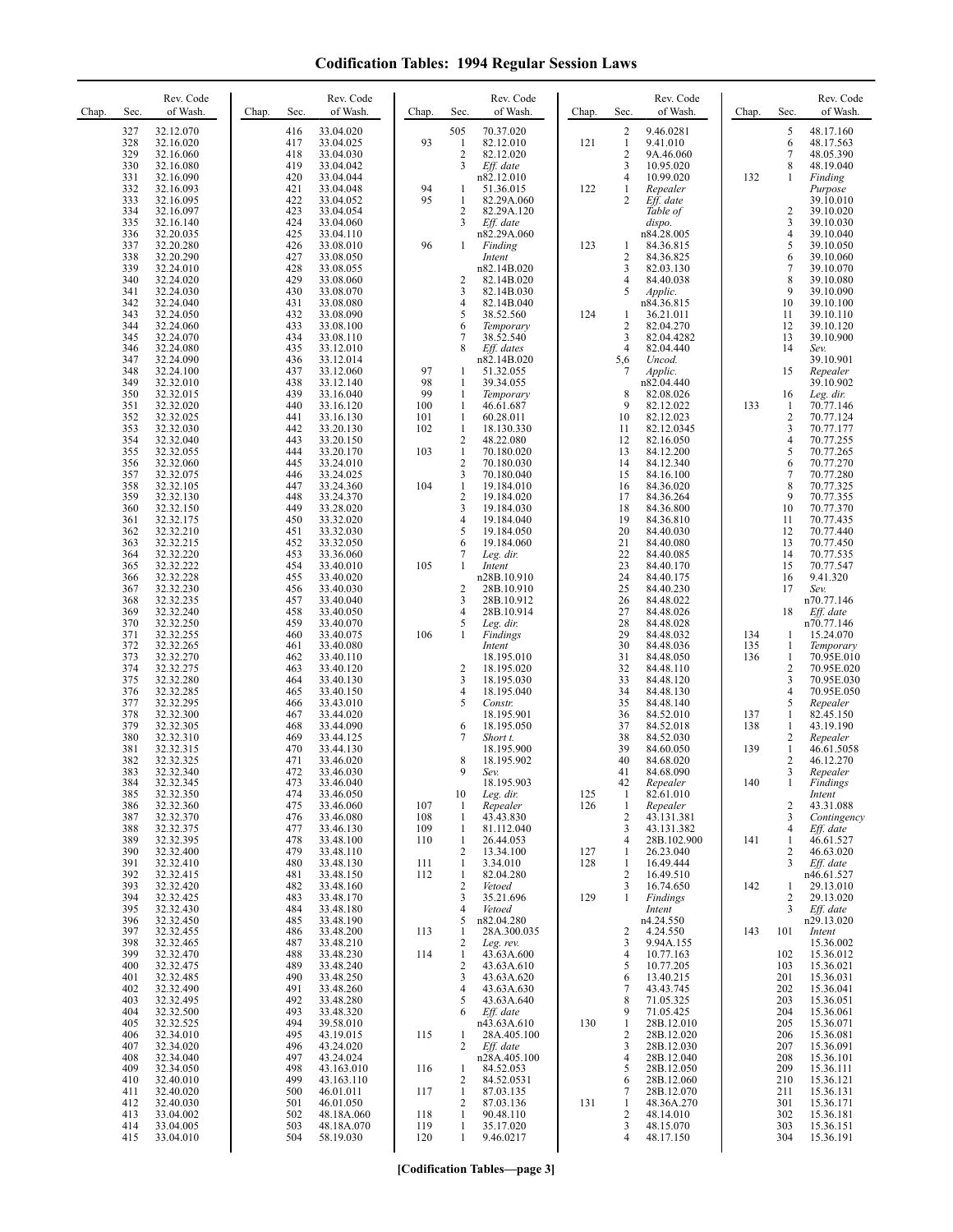| 401<br>15.36.201<br>111<br>42.52.110<br>$\overline{4}$<br>Eff. date<br>5<br>18.106.200<br>6<br>402<br>15.36.211<br>n67.16.105<br>18.106.220<br>112<br>42.52.120<br>$\overline{7}$<br>403<br>15.36.251<br>113<br>42.52.130<br>160<br>43.185.050<br>18.106.250<br>1<br>8<br>404<br>42.52.140<br>2<br>184<br>15.36.301<br>114<br>43.185.060<br>18.106.270<br>501<br>3<br>9<br>15.36.401<br>115<br>42.52.150<br>43.185A.030<br>Repealer<br>Eff. date<br>502<br>42.52.160<br>10<br>15.36.411<br>116<br>4<br>43.185A.040<br>503<br>161<br>15.36.421<br>117<br>42.52.170<br>1<br>Findings<br>n18.106.020<br>504<br>42.52.180<br>n35.21.157<br>175<br>35.80A.010<br>15.36.431<br>118<br>1<br>505<br>2<br>176<br>$\mathbf{1}$<br>15.36.441<br>119<br>42.52.190<br>35.21.157<br>46.55.010<br>506<br>120<br>42.52.200<br>3<br>35A.21.152<br>$\overline{c}$<br>46.55.240<br>15.36.451<br>507<br>121<br>42.23.070<br>$\mathbf{1}$<br>9A.40.060<br>3<br>46.63.030<br>15.36.561<br>162<br>508<br>201<br>42.52.310<br>$\overline{\mathbf{c}}$<br>26.09.165<br>177<br>15.36.281<br>1<br>Findings<br>$\mathbf{1}$<br>509<br>15.35.080<br>202<br>42.52.320<br>163<br>76.36.110<br>n41.50.125<br>$\overline{c}$<br>510<br>203<br>76.42.020<br>$\overline{\mathbf{c}}$<br>15.36.141<br>42.52.330<br>41.50.125<br>3<br>3<br>511<br>204<br>42.52.340<br>76.42.030<br>15.36.471<br>41.50.130<br>205<br>$\overline{4}$<br>512<br>35A.69.010<br>42.52.350<br>4<br>82.16.010<br>41.50.155 | 10<br>Leg. dir.<br>11<br>Sev.                                                                                               |
|----------------------------------------------------------------------------------------------------------------------------------------------------------------------------------------------------------------------------------------------------------------------------------------------------------------------------------------------------------------------------------------------------------------------------------------------------------------------------------------------------------------------------------------------------------------------------------------------------------------------------------------------------------------------------------------------------------------------------------------------------------------------------------------------------------------------------------------------------------------------------------------------------------------------------------------------------------------------------------------------------------------------------------------------------------------------------------------------------------------------------------------------------------------------------------------------------------------------------------------------------------------------------------------------------------------------------------------------------------------------------------------------------------------------------------------------------------------|-----------------------------------------------------------------------------------------------------------------------------|
|                                                                                                                                                                                                                                                                                                                                                                                                                                                                                                                                                                                                                                                                                                                                                                                                                                                                                                                                                                                                                                                                                                                                                                                                                                                                                                                                                                                                                                                                | 47.10.842<br>1<br>Purpose<br>43.88B.005                                                                                     |
|                                                                                                                                                                                                                                                                                                                                                                                                                                                                                                                                                                                                                                                                                                                                                                                                                                                                                                                                                                                                                                                                                                                                                                                                                                                                                                                                                                                                                                                                | 2<br>Intent<br>43.88B.007<br>3<br>43.88B.010<br>4<br>43.88B.020<br>5<br>43.88B.030                                          |
|                                                                                                                                                                                                                                                                                                                                                                                                                                                                                                                                                                                                                                                                                                                                                                                                                                                                                                                                                                                                                                                                                                                                                                                                                                                                                                                                                                                                                                                                | 6<br>43.88B.031<br>7<br>43.88B.040<br>8<br>43.88B.050<br>9<br>43.88.020<br>10<br>43.88.090                                  |
| 206<br>42.52.360<br>5<br>41.32.500<br>513<br>5<br>Par. veto<br>Temporary<br>6<br>207<br>Repealer<br>42.52.370<br>6<br>Repealer<br>41.32.510<br>208<br>42.52.380<br>15.24.086<br>7<br>514<br>164<br>1<br>41.40.280<br>Leg. rev.<br>8<br>209<br>42.52.390<br>2<br>43.22.010<br>515<br>Leg. dir.<br>41.40.010                                                                                                                                                                                                                                                                                                                                                                                                                                                                                                                                                                                                                                                                                                                                                                                                                                                                                                                                                                                                                                                                                                                                                     | 11<br>43.88.160<br>12<br>Uncod.<br>13<br>43.88B.900<br>14<br>Leg. dir.<br>15<br>Eff. date                                   |
| 144<br>210<br>42.52.400<br>3<br>43.22.020<br>9<br>43.330.090<br>41.50.131<br>1<br>$\overline{\mathbf{c}}$<br>211<br>42.52.410<br>4<br>43.22.030<br>10<br>185<br>Contingency<br>Uncod.<br>3<br>212<br>42.52.420<br>5<br>43.22.040<br>178<br>15.60.005<br>Eff. date<br>$\mathbf{1}$<br>$\overline{c}$<br>n43.330.090<br>213<br>42.52.430<br>43.22.050<br>15.60.007<br>6<br>3<br>214<br>7<br>145<br>70.28.005<br>42.52.440<br>43.22.053<br>15.60.010<br>1                                                                                                                                                                                                                                                                                                                                                                                                                                                                                                                                                                                                                                                                                                                                                                                                                                                                                                                                                                                                         | 43.88B.901<br>1<br>4.56.100<br>$\overline{c}$<br>4.64.030<br>3<br>6.21.110<br>4<br>36.48.090                                |
| 43.22.200<br>2<br>70.28.032<br>215<br>42.52.450<br>8<br>$\overline{4}$<br>15.60.040<br>5<br>146<br>9<br>43.22.210<br>1<br>26.26.100<br>216<br>42.52.460<br>15.60.043<br>43.22.260<br>$\overline{\mathbf{c}}$<br>26.26.110<br>217<br>42.52.470<br>10<br>6<br>15.60.050<br>3<br>218<br>11<br>43.22.270<br>179<br>26.26.120<br>42.52.480<br>1<br>35.77.010<br>4<br>219<br>42.52.490<br>12<br>43.78.150<br>$\overline{2}$<br>26.26.140<br>36.81.121                                                                                                                                                                                                                                                                                                                                                                                                                                                                                                                                                                                                                                                                                                                                                                                                                                                                                                                                                                                                                | 5<br>7.40.080<br>6<br>6.36.025<br>7<br>6.36.035<br>8<br>6.36.045<br>9<br>36.18.190                                          |
| 3<br>5<br>220<br>42.52.500<br>13<br>49.12.005<br>186<br>74.20A.056<br>46.68.090<br>147<br>73.04.131<br>221<br>42.52.510<br>49.12.041<br>$\overline{4}$<br>14<br>46.68.095<br>1<br>$\overline{c}$<br>73.04.130<br>222<br>42.52.520<br>15<br>49.12.050<br>5<br>46.68.100<br>3<br>223<br>6<br>73.04.135<br>42.52.530<br>16<br>49.12.091<br>47.26.044<br>224<br>$\boldsymbol{7}$<br>4<br>42.52.540<br>17<br>49.12.101<br>73.36.050<br>47.26.040<br>5<br>8<br>225<br>18<br>49.12.105<br>73.04.140<br>Temporary<br>47.26.080                                                                                                                                                                                                                                                                                                                                                                                                                                                                                                                                                                                                                                                                                                                                                                                                                                                                                                                                         | $\mathbf{1}$<br>48.22.110<br>2<br>48.22.115<br>3<br>48.22.120<br>4<br>48.22.125<br>5<br>48.22.130<br>6<br>Leg. dir.         |
| 9<br>226<br>n42.17.130<br>19<br>49.12.110<br>6<br>Repealer<br>47.26.115<br>20<br>148<br>75.40.100<br>227<br>42.52.550<br>10<br>1<br>49.12.140<br>47.26.084<br>2<br>75.40.110<br>301<br>21<br>49.12.170<br>47.26.086<br>Constr.<br>11<br>187<br>3<br>42.52.901<br>22<br>49.12.180<br>12<br>Eff. date<br>47.26.090<br>302<br>42.52.902<br>23<br>49.24.070<br>13<br>47.26.121<br>n75.40.100                                                                                                                                                                                                                                                                                                                                                                                                                                                                                                                                                                                                                                                                                                                                                                                                                                                                                                                                                                                                                                                                       | 48.22.135<br>7<br>8<br>Eff. date<br>n48.22.110<br>Purpose<br>1<br>50.40.060                                                 |
| 24<br>149<br>303<br>51.04.020<br>14<br>48.32A.010<br>Leg. rev.<br>47.26.140<br>1<br>$\overline{c}$<br>304<br>25<br>51.04.030<br>15<br>48.32A.020<br>Repealer<br>47.26.160<br>3<br>305<br>26<br>48.32A.030<br>27.26.070<br>51.16.105<br>16<br>47.26.170<br>306<br>27<br>70.79.120<br>4<br>48.32A.050<br>28B.50.060<br>17<br>47.26.185<br>5<br>70.87.030<br>307<br>28<br>18<br>48.32A.060<br>28C.18.040<br>47.26.190                                                                                                                                                                                                                                                                                                                                                                                                                                                                                                                                                                                                                                                                                                                                                                                                                                                                                                                                                                                                                                             | 2<br>50.40.070<br>3<br>50.24.014<br>4<br>Approp.<br>5<br>Exp. date<br>6<br>n50.24.014                                       |
| 188<br>6<br>308<br>29<br>19<br>48.32A.070<br>35.02.130<br>Repealer<br>47.26.260<br>7<br>309<br>35.21.418<br>20<br>47.26.270<br>48.32A.080<br>165<br>1<br>Findings<br>189<br>8<br>310<br>21<br>48.32A.120<br>43.33A.110<br>Purpose<br>47.26.305<br>10.77.155<br>311<br>43.72.020<br>22<br>150<br>1<br>Intent<br>47.26.425<br>23<br>151<br>312<br>n70.95K.010<br>1<br>88.12.500<br>51.36.110<br>47.26.4252                                                                                                                                                                                                                                                                                                                                                                                                                                                                                                                                                                                                                                                                                                                                                                                                                                                                                                                                                                                                                                                       | 1<br>28B.15.0131<br>$\sqrt{2}$<br>28B.15.012<br>$\mathbf{1}$<br>6.17.020<br>$\overline{c}$<br>4.16.020<br>3<br>4.56.190     |
| $\overline{c}$<br>24<br>88.12.505<br>313<br>66.08.080<br>2<br>70.95K.010<br>47.26.4254<br>3<br>3<br>25<br>43.51.400<br>314<br>67.16.160<br>70.95K.030<br>47.26.440<br>26<br>4<br>315<br>80.50.030<br>70.95K.040<br>47.26.450<br>190<br>Repealer<br>27<br>152<br>1<br>Purpose<br>316<br>86.09.286<br>5<br>70.95.715<br>47.26.460<br>28<br>191<br>13.80.010<br>317<br>42.17.131<br>Eff. date<br>47.26.500<br>6<br>2<br>29                                                                                                                                                                                                                                                                                                                                                                                                                                                                                                                                                                                                                                                                                                                                                                                                                                                                                                                                                                                                                                        | 4<br>6.32.010<br>5<br>6.32.015<br>1<br>9.41.170<br>$\mathbf{2}$<br>9.41.070<br>$\mathbf{1}$<br>29.81A.020<br>2              |
| 13.80.020<br>318<br>n70.95K.030<br>47.26.505<br>Leg. dir.<br>166<br>3<br>13.80.030<br>319<br>Eff. date<br>1<br>28A.215.100<br>30<br>82.36.025<br>192<br>193<br>$\overline{4}$<br>13.80.040<br>42.52.904<br>2<br>28A.215.110<br>31<br>Repealer<br>180<br>74.09.5243<br>5<br>13.80.050<br>320<br>3<br>Uncod.<br>Sev.<br>1<br>74.09.5247<br>Contingency<br>42.52.905<br>28A.215.120<br>$\overline{2}$<br>6<br>4<br>155<br>4.28.328<br>3<br>74.09.5249<br>7<br>Leg. dir.<br>1<br>5<br>28A.215.130                                                                                                                                                                                                                                                                                                                                                                                                                                                                                                                                                                                                                                                                                                                                                                                                                                                                                                                                                                  | 29.81A.080<br>1<br>10.01.160<br>1<br>Findings<br>n40.14.027<br>2<br>40.14.027<br>3<br>Eff. date                             |
| 153<br>156<br>28A.215.150<br>74.09.5253<br>1<br>Intent<br>$\mathbf{1}$<br>Intent<br>6<br>4<br>74.09.5254<br>194<br>n41.05.011<br>n36.69.140<br>7<br>5<br>Uncod.<br>2<br>8<br>74.09.5255<br>2<br>41.05.011<br>36.69.140<br>28A.215.160<br>6<br>3<br>3<br>41.05.022<br>36.69.145<br>28A.215.170<br>7<br>74.09.5256<br>9<br>4<br>41.05.050<br>4<br>10<br>8<br>36.68.520<br>28A.215.180<br>28A.150.390                                                                                                                                                                                                                                                                                                                                                                                                                                                                                                                                                                                                                                                                                                                                                                                                                                                                                                                                                                                                                                                             | n40.14.027<br>46.04.127<br>1<br>2<br>46.16.301<br>3<br>46.16.324<br>4<br>46.16.313                                          |
| 5<br>5<br>28A.215.200<br>41.05.065<br>36.68.525<br>9<br>Repealer<br>11<br>6<br>41.05.075<br>157<br>19.28.610<br>10<br>n28A.150.390<br>$\mathbf{1}$<br>12<br>Eff. date<br>7<br>41.05.080<br>158<br>n28A.215.100<br>1<br>Intent<br>11<br>Sev.<br>8<br>41.05.085<br>47.80.011<br>82.04.2403<br>n28A.150.390<br>167<br>$\mathbf{1}$<br>9<br>41.05.120<br>47.80.023<br>2<br>181<br>2<br>Vetoed<br>$\mathbf{1}$<br>Finding                                                                                                                                                                                                                                                                                                                                                                                                                                                                                                                                                                                                                                                                                                                                                                                                                                                                                                                                                                                                                                           | 5<br>46.16.332<br>6<br>46.16.381<br>7<br>28B.10.890<br>8<br>Temporary<br>9<br>Repealer                                      |
| 3<br>10<br>41.05.140<br>47.80.026<br>3<br>Eff. date<br>195<br>Intent<br>$\overline{c}$<br>11<br>28A.400.400<br>4<br>47.80.030<br>n82.04.2403<br>47.60.780<br>5<br>12,13<br>81.80.357<br>Temporary<br>Temporary<br>47.80.070<br>168<br>3<br>1<br>14,15<br>Repealer<br>6<br>74.13.075<br>Eff. date<br>35.58.2795<br>169<br>$\mathbf{1}$<br>4<br>26.33.350<br>42.17.310<br>Eff. dates<br>7<br>35.77.010<br>170<br>$\mathbf{1}$<br>182<br>$\mathbf{1}$<br>16                                                                                                                                                                                                                                                                                                                                                                                                                                                                                                                                                                                                                                                                                                                                                                                                                                                                                                                                                                                                       | $\mathbf{1}$<br>19.16.100<br>$\overline{c}$<br>19.16.110<br>3<br>19.16.120<br>$\overline{4}$<br>19.16.140<br>5<br>19.16.190 |
| 8<br>$\overline{c}$<br>$\overline{2}$<br>n41.05.011<br>26.33.380<br>36.81.121<br>Eff. date<br>42.52.900<br>9<br>26.33.385<br>n42.17.310<br>154<br>$\mathbf{1}$<br>Temporary<br>3<br>42.52.010<br>10<br>$\mathbf{1}$<br>48.05.340<br>183<br>101<br>Leg. dir.<br>171<br>Finding<br>1<br>42.52.020<br>47.80.902<br>172<br>$\mathbf{1}$<br>46.44.047<br>n47.10.834<br>102<br>11<br>103<br>42.52.030<br>2<br>46.44.0941<br>2<br>47.10.834<br>12<br>Sev.<br>104<br>42.52.040<br>47.80.903<br>173<br>$\mathbf{1}$<br>47.10.801<br>3<br>47.10.835                                                                                                                                                                                                                                                                                                                                                                                                                                                                                                                                                                                                                                                                                                                                                                                                                                                                                                                      | 6<br>19.16.230<br>7<br>19.16.240<br>8<br>19.16.260<br>9<br>19.16.390<br>10<br>19.16.430<br>11<br>19.16.440                  |
| 105<br>2<br>Eff. date<br>$\overline{4}$<br>47.10.836<br>42.52.050<br>13<br>Eff. date<br>47.80.904<br>n47.10.801<br>5<br>106<br>42.52.060<br>47.10.837<br>196<br>107<br>42.52.070<br>159<br>18.106.280<br>6<br>47.10.838<br>197<br>1<br>Intent<br>174<br>$\mathbf{1}$<br>$\overline{c}$<br>108<br>7<br>47.10.839<br>42.52.080<br>n67.16.105<br>18.106.020<br>42.52.090<br>18.106.180<br>47.10.840<br>109<br>67.16.105<br>8<br>2<br>3<br>110<br>3<br>4<br>18.106.190<br>9<br>47.10.841<br>42.52.100<br>67.16.250                                                                                                                                                                                                                                                                                                                                                                                                                                                                                                                                                                                                                                                                                                                                                                                                                                                                                                                                                 | 12<br>19.16.920<br>-1<br>9A.76.020<br>1<br>Intent<br>n41.50.165<br>2<br>41.50.165<br>3<br>41.50.170                         |

**[Codification Tables—page 4]**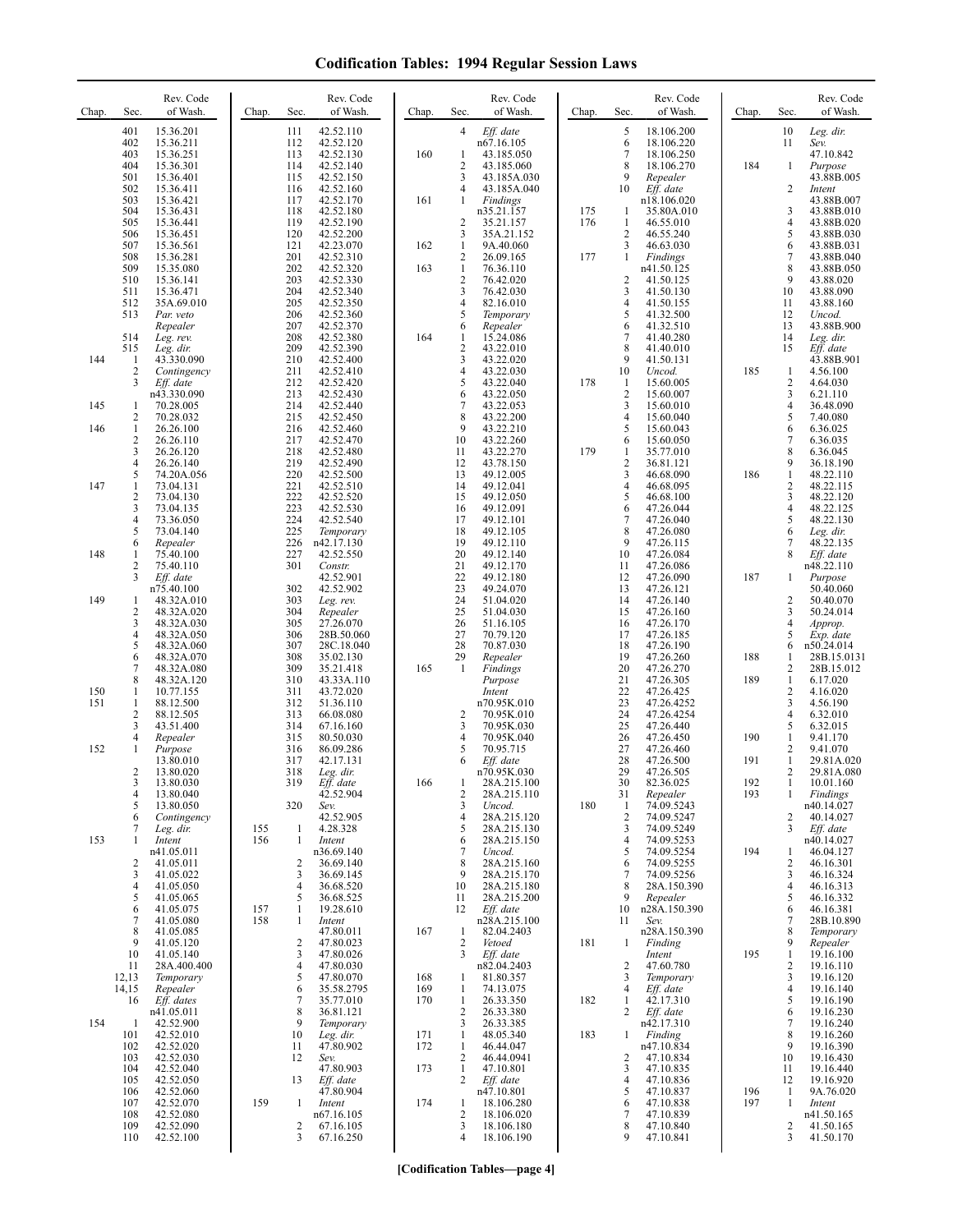| Chap.      | Rev. Code<br>of Wash.<br>Sec.                                                                                                                                                                                                    | Rev. Code<br>of Wash.<br>Chap.<br>Sec.                                                                                                                                                                                                       | Rev. Code<br>of Wash.<br>Chap.<br>Sec.                                                                                                                                                                                                       | Rev. Code<br>of Wash.<br>Chap.<br>Sec.                                                                                                                                                                                           | Rev. Code<br>of Wash.<br>Chap.<br>Sec.                                                                                                                                                                                           |
|------------|----------------------------------------------------------------------------------------------------------------------------------------------------------------------------------------------------------------------------------|----------------------------------------------------------------------------------------------------------------------------------------------------------------------------------------------------------------------------------------------|----------------------------------------------------------------------------------------------------------------------------------------------------------------------------------------------------------------------------------------------|----------------------------------------------------------------------------------------------------------------------------------------------------------------------------------------------------------------------------------|----------------------------------------------------------------------------------------------------------------------------------------------------------------------------------------------------------------------------------|
|            | $\overline{4}$<br>41.50.175<br>5<br>41.26.030<br>6<br>41.26.170<br>$\overline{7}$<br>41.26.192<br>8<br>41.26.194<br>9<br>41.26.425<br>10<br>41.26.520<br>41.26.550<br>11<br>12<br>41.32.010                                      | $\overline{2}$<br>28B.15.628<br>3,4<br>Uncod.<br>209<br>1<br>47.17.080<br>$\overline{2}$<br>47.17.081<br>3<br>47.17.175<br>$\overline{4}$<br>47.17.305<br>5<br>47.17.317<br>6<br>47.17.556<br>7<br>47.17.560                                 | 1203<br>25.15.435<br>1204<br>25.15.440<br>1205<br>25.15.445<br>25.15.450<br>1206<br>1207<br>25.15.455<br>1208<br>25.15.460<br>1209<br>25.15.465<br>1210<br>25.15.470<br>1211<br>25.15.475                                                    | 20<br>Repealer<br>21<br>$Eff.$ date<br>n35.02.015<br>217<br>Findings<br>-1<br>28B.45.0201<br>$\overline{c}$<br>28B.50.040<br>3<br>28B.45.020<br>$\overline{4}$<br>28B.50.1406<br>5<br>Eff. date                                  | 33<br>11.42.030<br>34<br>11.42.040<br>35<br>11.42.050<br>36<br>11.42.060<br>37<br>11.42.070<br>38<br>11.42.080<br>39<br>11.42.090<br>40<br>11.42.100<br>41<br>11.42.110                                                          |
|            | 13<br>41.32.025<br>14<br>41.32.240<br>15<br>41.32.310<br>16<br>41.32.498<br>17<br>41.32.500<br>18<br>41.32.510<br>19<br>41.32.762<br>20<br>41.32.810<br>21<br>41.32.812<br>22<br>41.32.825<br>23<br>41.40.010                    | 8<br>47.17.735<br>9<br>47.17.571<br>10<br>47.17.990<br>210<br>1<br>42.41.020<br>$\overline{2}$<br>42.41.045<br>211<br>25.15.005<br>101<br>102<br>25.15.010<br>103<br>25.15.015<br>104<br>25.15.020<br>105<br>25.15.025<br>106<br>25.15.030   | 1212<br>25.15.480<br>1301<br>Constr.<br>Applic.<br>25.15.800<br>1302<br>25.15.805<br>1303<br>25.15.810<br>1304<br>23B.04.010<br>1305<br>24.03.045<br>1306<br>24.03.047<br>1307<br>24.06.045<br>1308<br>24.06.047                             | n28B.45.0201<br>218<br>Intent<br>$\mathbf{1}$<br>9.46.903<br>$\overline{\mathbf{c}}$<br>9.46.010<br>3<br>67.70.010<br>4<br>67.70.040<br>5<br>67.70.190<br>6<br>9.46.071<br>$\tau$<br>9.46.231<br>8<br>9.46.0241<br>9<br>9.46.215 | 42<br>11.42.120<br>43<br>11.42.130<br>44<br>11.42.150<br>45<br>11.42.140<br>46<br>11.42.160<br>47<br>11.42.170<br>48<br>11.42.180<br>49<br>11.56.050<br>50<br>11.68.010<br>51<br>11.96.009<br>52<br>11.96.020                    |
|            | 24<br>41.40.023<br>25<br>41.40.058<br>26<br>41.40.150<br>27<br>41.40.625<br>28<br>41.40.710<br>29<br>41.40.740<br>30<br>41.50.010<br>31<br>41.50.160<br>32<br>41.54.020<br>33<br>43.43.130<br>34<br>43.43.260<br>35<br>43.43.280 | 25.15.035<br>107<br>108<br>25.15.040<br>109<br>25.15.045<br>25.15.050<br>110<br>111<br>25.15.055<br>112<br>25.15.060<br>201<br>25.15.070<br>202<br>25.15.075<br>203<br>25.15.080<br>204<br>25.15.085<br>205<br>25.15.090<br>206<br>25.15.095 | 1309<br>25.10.020<br>1310<br>43.07.120<br>1311<br>43.07.130<br>1312<br>Eff. date<br>n18.04.025<br>1313<br>Short t.<br>1314<br>Sev.<br>1315<br>Leg. dir.<br>1401<br>18.04.025<br>1402<br>18.04.195<br>1403<br>18.190.010<br>1404<br>Leg. dir. | 10<br>9.46.217<br>11<br>9.46.220<br>12<br>9.46.221<br>13<br>9.46.222<br>14<br>9.46.080<br>9.46.235<br>15<br>16<br>9.46.260<br>17<br>9A.82.010<br>10.105.900<br>18<br>19<br>Repealer<br>20<br>Eff. date<br>n9.46.010              | 53<br>11.96.050<br>54<br>11.96.060<br>55<br>11.96.070<br>56<br>11.96.080<br>57<br>11.96.090<br>58<br>11.96.100<br>59<br>11.96.110<br>60<br>11.96.130<br>61<br>11.96.140<br>62<br>11.96.160<br>63<br>11.96.170<br>64<br>11.96.180 |
| 198        | 36<br>Temporary<br>37<br>Sev.<br>n41.50.165<br>38<br>Eff. date<br>n41.50.165<br>39<br>Temporary<br>-1<br>27.12.010<br>2<br>27.12.470                                                                                             | 207<br>25.15.100<br>208<br>25.15.105<br>301<br>25.15.115<br>302<br>25.15.120<br>303<br>25.15.125<br>304<br>25.15.130<br>25.15.135<br>305<br>306<br>25.15.140                                                                                 | $\mathbf{1}$<br>212<br>28A.335.190<br>213<br>1<br>28A.640.020<br>214<br>1<br>Intent<br>70.129.005<br>$\overline{c}$<br>70.129.010<br>3<br>70.129.020<br>70.129.030<br>4<br>70.129.040<br>5                                                   | 219<br>Finding<br>1<br>n43.88.030<br>$\overline{c}$<br>43.88.030<br>3<br>43.88A.020<br>4<br>43.88.032<br>5<br>43.88.110<br>6<br>43.88.145<br>$\overline{7}$<br>43.82.010                                                         | 65<br>11.98.200<br>66<br>11.98.240<br>67<br>11.94.070<br>68<br>11.100.035<br>69<br>82.32.240<br>70<br>83.100.020<br>71<br>83.110.010<br>72<br>Repealer                                                                           |
| 199<br>200 | -1<br>Uncod.<br>1<br>Applic.<br>64.06.005<br>$\overline{c}$<br>64.06.010<br>3<br>64.06.020<br>4<br>64.06.030<br>5<br>64.06.040<br>6<br>64.06.050<br>7<br>64.06.060<br>8<br>64.06.070<br>9<br>Leg. dir.                           | 25.15.150<br>401<br>402<br>25.15.155<br>403<br>25.15.160<br>404<br>25.15.165<br>405<br>25.15.170<br>406<br>25.15.175<br>407<br>25.15.180<br>501<br>25.15.190<br>502<br>25.15.195<br>503<br>25.15.200<br>504<br>25.15.205                     | 70.129.050<br>6<br>7<br>70.129.060<br>8<br>70.129.070<br>9<br>70.129.080<br>10<br>70.129.090<br>70.129.100<br>11<br>12<br>70.129.110<br>13<br>70.129.120<br>14<br>70.129.130<br>15<br>70.129.140<br>16<br>70.129.150                         | $8 - 10$<br>Temporary<br>11<br>28A.525.055<br>12<br>79.24.580<br>43.82.110<br>13<br>14<br>43.82.120<br>Findings<br>15<br>Purpose<br>n43.01.090<br>16<br>43.01.090<br>17<br>43.19.500<br>43.19.501<br>18                          | 73<br>Leg. dir.<br>74<br>Applic.<br>n11.98.200<br>Eff. dates<br>75<br>n11.100.035<br>222<br>28A.305.280<br>1<br>2<br>28A.305.285<br>3<br>28B.80.175<br>$\overline{4}$<br>Eff. date<br>223<br>42.12.070<br>1<br>2<br>42.12.010    |
| 201        | 10<br>Eff. date<br>64.06.900<br>-1<br>66.20.200<br>$\overline{c}$<br>66.24.455<br>3<br>66.24.490<br>4<br>66.24.560<br>$\mathcal{L}$<br>66.28.070<br>66.28.140<br>6<br>$\overline{7}$<br>66.44.300                                | 601<br>25.15.215<br>602<br>25.15.220<br>603<br>25.15.225<br>604<br>25.15.230<br>605<br>25.15.235<br>701<br>25.15.245<br>702<br>25.15.250<br>703<br>25.15.255<br>704<br>25.15.260                                                             | 17<br>70.129.105<br>18<br>70.129.160<br>19<br>70.129.170<br>20<br>70.129.007<br>21<br>18.20.180<br>22<br>18.51.009<br>23<br>72.36.037<br>24<br>70.128.125<br>25<br>18.20.120                                                                 | 19<br>43.01.091<br>20,21<br>Repealer<br>22<br>Temporary<br>Eff. date<br>23<br>220<br>-1<br>72.01.410<br>221<br>1<br>11.02.005<br>2<br>11.07.010<br>11.08.170<br>3<br>$\overline{4}$<br>Applic.                                   | 3<br>43.06.010<br>$\overline{4}$<br>14.08.304<br>5<br>28A.315.520<br>6<br>29.15.120<br>7<br>29.15.125<br>8<br>29.15.200<br>9<br>35.02.139<br>10<br>35.17.020<br>11<br>35.17.400<br>12                                            |
| 202<br>203 | 66.44.310<br>8<br>70.155.030<br>-1<br>1<br>48.17.270<br>48.18.180<br>$\overline{2}$<br>3<br>48.30.140<br>48.30.170<br>$\overline{4}$                                                                                             | 25.15.270<br>801<br>802<br>25.15.275<br>803<br>25.15.280<br>25.15.285<br>804<br>805<br>25.15.290<br>25.15.295<br>806                                                                                                                         | 26<br>Sev.<br>70.129.900<br>70.129.901<br>27<br>70.129.902<br>28<br>29<br>Leg. dir.<br>30<br>n70.129.005                                                                                                                                     | 11.10.900<br>11.10.010<br>5<br>6<br>11.10.020<br>7<br>11.10.030<br>8<br>11.10.040<br>9<br>11.12.091                                                                                                                              | 35.18.020<br>13<br>35.18.270<br>14,15<br>Vetoed<br>35.23.530<br>16<br>17<br>35.24.050<br>18<br>Vetoed                                                                                                                            |
| 204<br>205 | 71.24.025<br>-1<br>71.24.300<br>2<br>1<br>28A.600.300<br>2<br>28A.600.310<br>3<br>28A.600.320<br>4<br>28A.600.330<br>28A.600.340<br>5<br>28A.600.350<br>6<br>28A.600.360<br>7<br>8<br>28A.600.370                                | 807<br>25.15.300<br>901<br>25.15.310<br>902<br>25.15.315<br>903<br>25.15.320<br>904<br>25.15.325<br>905<br>25.15.330<br>25.15.335<br>906<br>907<br>25.15.340<br>25.15.345<br>908<br>909<br>25.15.350                                         | 215<br>71A.20.020<br>-1<br>2<br>Vetoed<br>Eff. date<br>3<br>n71A.20.020<br>35.02.015<br>216<br>1<br>$\sqrt{2}$<br>35.02.017<br>35.02.030<br>3<br>35.02.020<br>4<br>35.02.155<br>5<br>6<br>Temporary                                          | 11.12.095<br>10<br>11.12.051<br>11<br>11.12.040<br>12<br>11.12.080<br>13<br>11.12.110<br>14<br>11.12.120<br>15<br>11.12.160<br>16<br>11.12.180<br>17<br>11.12.185<br>18<br>19<br>11.18.200                                       | 19<br>35.24.100<br>20<br>Vetoed<br>21<br>35.27.100<br>22<br>35.27.140<br>23<br>35.61.050<br>24<br>35A.01.070<br>25<br>35A.02.050<br>26<br>35A.02.130<br>27<br>35A.06.020<br>28<br>35A.06.030                                     |
| 206<br>207 | 28A.600.380<br>9<br>10<br>28A.600.390<br>28A.600.400<br>11<br>12<br>Repealer<br>23.86.007<br>-1<br>$\overline{2}$<br>23.86.145<br>-1<br>Finding<br>n43.21F.025<br>2<br>43.21F.025<br>3<br>43.21F.015                             | 910<br>25.15.355<br>911<br>25.15.360<br>25.15.370<br>1001<br>1002<br>25.15.375<br>25.15.380<br>1003<br>1004<br>25.15.385<br>1101<br>25.15.395<br>1102<br>25.15.400<br>1103<br>25.15.405<br>1104<br>25.15.410                                 | 35.13.176<br>7<br>8<br>35A.14.231<br>36.93.116<br>9<br>10<br>36.93.153<br>35.02.001<br>11<br>35.02.010<br>12<br>36.93.100<br>13<br>35.02.039<br>14<br>36.93.150<br>15<br>36.93.160<br>16                                                     | 20<br>11.20.070<br>21<br>11.24.010<br>22<br>11.24.040<br>23<br>11.28.120<br>24<br>11.28.237<br>25<br>11.40.010<br>26<br>11.40.013<br>27<br>11.40.015<br>28<br>11.40.040<br>29<br>11.40.080                                       | 29<br>35A.06.050<br>30<br>35A.12.010<br>35A.12.040<br>31<br>32<br>35A.12.050<br>33<br>35A.12.060<br>34<br>35A.12.180<br>35<br>35A.13.010<br>36<br>35A.13.020<br>37<br>Vetoed<br>38<br>35A.14.070                                 |
| 208        | 4<br>43.21F.045<br>43.21F.090<br>5<br>28B.15.620<br>1                                                                                                                                                                            | 1105<br>25.15.415<br>1201<br>25.15.425<br>1202<br>25.15.430                                                                                                                                                                                  | 35.02.070<br>17<br>35.02.078<br>18<br>19<br>43.21C.222                                                                                                                                                                                       | 30<br>11.48.010<br>11.42.010<br>31<br>32<br>11.42.020                                                                                                                                                                            | 39<br>35A.15.040<br>40<br>35A.16.030<br>41<br>35A.29.151                                                                                                                                                                         |

**[Codification Tables—page 5]**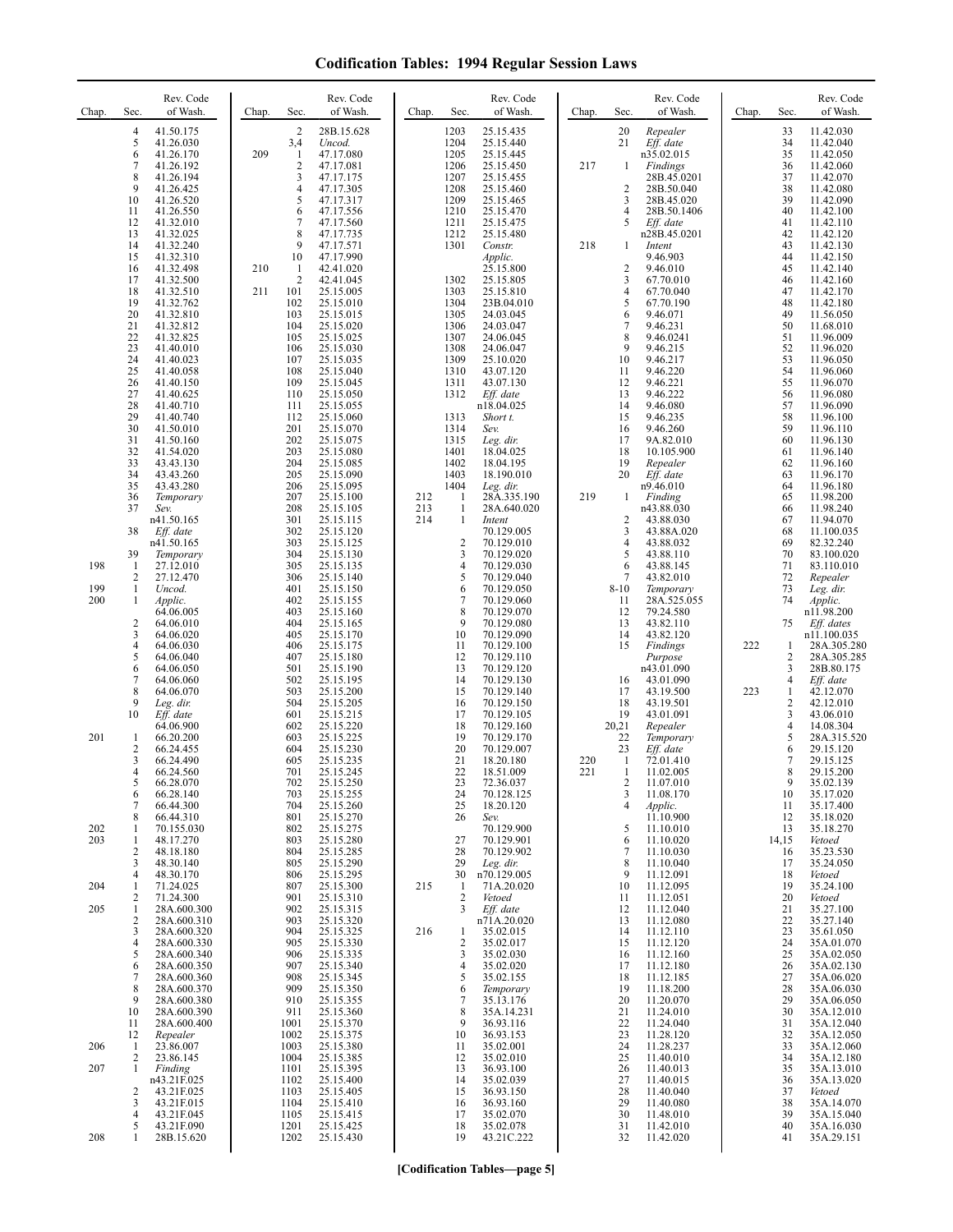| Chap.             | Rev. Code<br>of Wash.<br>Sec.                                                                                                                                           | Chap.<br>Sec.                                                                               | Rev. Code<br>of Wash.                                                                                                      | Chap.                    | Rev. Code<br>Sec.<br>of Wash.                                                                                                                                                | Chap. | Rev. Code<br>of Wash.<br>Sec.                                                                                                                                                            | Chap. | Rev. Code<br>of Wash.<br>Sec.                                                                                                                                           |
|-------------------|-------------------------------------------------------------------------------------------------------------------------------------------------------------------------|---------------------------------------------------------------------------------------------|----------------------------------------------------------------------------------------------------------------------------|--------------------------|------------------------------------------------------------------------------------------------------------------------------------------------------------------------------|-------|------------------------------------------------------------------------------------------------------------------------------------------------------------------------------------------|-------|-------------------------------------------------------------------------------------------------------------------------------------------------------------------------|
|                   | 42<br>36.69.020<br>43<br>36.69.070<br>44<br>36.69.080<br>45<br>36.69.090<br>46<br>36.69.100<br>47<br>36.69.440<br>48<br>52.14.010<br>49<br>52.14.013<br>50<br>52.14.015 | 19<br>20<br>21<br>22<br>231<br>1<br>$\overline{2}$<br>3<br>232<br>1                         | 74.20A.056<br>74.20A.080<br>74.20A.240<br>74.20A.300<br>70.96A.020<br>70.96A.070<br>Eff. date<br>Intent<br>78.56.010       |                          | 27<br>19.138.290<br>28<br>19.138.280<br>29<br>Repealer<br>30<br>19.138.1701<br>31<br>19.138.055<br>32<br>Sev.<br>19.138.902<br>33<br>Eff. date<br>19.138.903                 |       | 19<br>34.05.640<br>20<br>Vetoed<br>21<br>Repealer<br>22<br>Temporary<br>23<br>Vetoed<br>24<br>34.05.220<br>25<br>Vetoed<br>26<br>36.70A.290<br>27<br>36.70A.110                          | 256   | 23<br>Eff. date<br>n77.32.520<br>$\mathbf{1}$<br>Findings<br>Constr.<br>43.320.007<br>2<br>Leg. rev.<br>3<br>21.20.005<br>4<br>21.20.035<br>5<br>21.20.040              |
|                   | 51<br>52.14.030<br>52<br>52.14.050<br>53<br>52.14.060<br>54<br>53.12.140<br>55<br>54.08.060<br>56<br>54.12.010<br>57<br>54.40.010<br>58<br>54.40.040<br>59<br>54.40.050 | $\overline{2}$<br>3<br>$\overline{4}$<br>5<br>6<br>$\overline{\mathcal{I}}$<br>8<br>9<br>10 | 78.56.020<br>78.56.030<br>78.56.040<br>78.56.050<br>78.56.060<br>78.56.070<br>78.56.080<br>78.56.090<br>78.56.100          | 238                      | 34<br>Leg. dir.<br>35<br>19.138.904<br>-1<br>43.163.010<br>$\overline{2}$<br>43.163.080<br>3<br>43.163.120<br>4<br>43.163.210<br>5<br>43.163.130<br>Sev.<br>6<br>n43.163.010 |       | 28<br>36.70A.210<br>29<br>36.70A.250<br>30<br>36.70A.260<br>31<br>36.70A.280<br>32<br>36.70A.310<br>33<br>36.70A.345<br>34,35<br>Vetoed<br>36<br>Applic.<br>n34.05.310                   |       | 6<br>21.20.050<br>7<br>21.20.060<br>8<br>21.20.080<br>9<br>21.20.090<br>10<br>21.20.110<br>11<br>21.20.120<br>12<br>21.20.130<br>13<br>21.20.180<br>14<br>21.20.190     |
|                   | 60<br>54.40.060<br>61<br>54.40.070<br>62<br>56.12.015<br>63<br>56.12.020<br>64<br>56.12.030<br>65<br>56.12.050<br>66<br>57.02.050                                       | 11<br>12<br>13<br>14<br>15<br>16                                                            | 78.56.110<br>78.56.120<br>Finding<br>78.56.130<br>78.56.140<br>78.56.150<br>78.56.160                                      | 239                      | 7<br>Eff. date<br>n43.163.010<br>1<br>Finding<br>2<br>Purpose<br>Intent<br>3,4<br>Temporary<br>5<br>Vetoed                                                                   | 250   | 37<br>Eff. date<br>n19.85.020<br>38<br>Sev.<br>n34.05.310<br>70.62.200<br>-1<br>$\overline{c}$<br>70.62.220<br>$\overline{\mathbf{3}}$<br>70.62.240                                      |       | 15<br>21.20.200<br>16<br>21.20.210<br>17<br>21.20.275<br>18<br>21.20.310<br>19<br>21.20.330<br>20<br>21.20.340<br>21<br>21.20.370                                       |
|                   | 67<br>57.12.015<br>68<br>57.12.020<br>69<br>57.12.030<br>70<br>57.12.039<br>71<br>57.32.022<br>72<br>57.32.023<br>73<br>68.52.155                                       | 17<br>18<br>19<br>20<br>21<br>22<br>23                                                      | Temporary<br>70.94.620<br>70.105.300<br>90.03.350<br>90.48.090<br>78.44.161<br>78.44.087                                   | 240<br>241<br>242<br>243 | 2.56.030<br>1<br>$\mathbf{1}$<br>82.44.150<br>2<br>82.14.046<br>$\mathbf{1}$<br>39.35.030<br>$\overline{2}$<br>39.35.040<br>3<br>39.35.050<br>$\mathbf{1}$<br>39.04.020      |       | 4<br>70.62.250<br>5<br>Contingent<br>Exp. date<br>n70.62.250<br>70.62.260<br>6<br>70.62.270<br>$\overline{7}$<br>8<br>70.62.290                                                          |       | 22<br>21.20.380<br>23<br>21.20.390<br>24<br>21.20.450<br>25<br>21.20.510<br>26<br>21.20.702<br>27<br>23B.02.020<br>28<br>23B.07.010                                     |
|                   | 74<br>68.52.100<br>75<br>68.52.140<br>76<br>68.52.160<br>77<br>68.52.220<br>78<br>70.44.040<br>79<br>70.44.045<br>80<br>70.44.053                                       | 24<br>25<br>26<br>27<br>28<br>29                                                            | 78.44.131<br>43.21C.039<br>Leg. dir.<br>Temporary<br>Contingency<br>Sev.<br>78.56.900                                      | 244<br>245               | 2<br>39.04.150<br>3<br>Eff. date<br>75.28.020<br>1<br>$\mathbf{1}$<br>28A.300.138<br>2<br>28A.650.015<br>3<br>Uncod.<br>4<br>28A.630.952                                     | 251   | 9<br>Repealer<br>$\mathbf{1}$<br>80.08.040<br>$\sqrt{2}$<br>80.08.100<br>$\overline{\mathbf{3}}$<br>80.08.110<br>4<br>80.08.120<br>5<br>80.08.130<br>6<br>80.08.150                      |       | 29<br>23B.08.030<br>30<br>23B.08.050<br>31<br>23B.05.050<br>32<br>30.04.020<br>33<br>30.04.125<br>34<br>30.04.130<br>35<br>30.04.180                                    |
|                   | 81<br>53.12.010<br>82<br>53.12.021<br>83<br>53.04.031<br>84<br>53.04.023<br>85<br>53.12.172<br>86<br>53.12.115<br>87<br>53.12.120                                       | 30<br>31<br>233<br>1<br>2<br>3                                                              | Eff. date<br>78.56.901<br>Eff. date<br>78.56.902<br>70.123.075<br>42.17.310<br>Eff. date                                   |                          | 5<br>28A.170.060<br>6<br>28A.175.070<br>7<br>28A.230.070<br>8<br>28A.300.150<br>9<br>28A.150.230<br>10<br>28A.150.211<br>11,12<br>Uncod.                                     |       | $\tau$<br>Repealer<br>8<br>81.08.040<br>9<br>81.08.100<br>10<br>81.08.110<br>11<br>81.08.120<br>12<br>81.08.130<br>13<br>81.08.150                                                       |       | 36<br>30.04.210<br>37<br>30.04.215<br>38<br>30.04.555<br>39<br>30.04.565<br>40<br>30.04.575<br>41<br>30.08.010<br>42<br>30.08.020                                       |
|                   | 88<br>53.12.130<br>89<br>53.12.175<br>90<br>53.16.015<br>91<br>29.45.050<br>92<br>Repealer<br>93<br>Uncod.<br>94                                                        | 234<br>1<br>$\overline{\mathbf{c}}$<br>3<br>$\overline{4}$<br>5<br>6                        | n70.123.075<br>28B.15.725<br>Uncod.<br>28B.50.839<br>28A.600.110<br>28B.103.010                                            | 246                      | 13<br>28A.630.885<br>14<br>Repealer<br>Eff. date<br>15<br>n28A.150.211<br>Exp. date<br>16<br>17<br>Eff. date<br>51.12.170                                                    | 252   | 14<br>Repealer<br>-1<br>Finding<br>n70.119A.020<br>$\overline{c}$<br>70.119A.020<br>3<br>70.119A.115<br>$\overline{4}$<br>Temporary<br>5<br>70.105D.070                                  |       | 43<br>30.08.040<br>44<br>30.08.082<br>45<br>30.08.087<br>46<br>30.08.088<br>47<br>30.08.090<br>48<br>30.08.092<br>49                                                    |
| 224<br>225        | Eff. date<br>n42.12.010<br>72.09.100<br>1<br>1<br>Repealer<br>2<br>46.68.090<br>Temporary<br>4<br>Eff. date<br>n46.68.090                                               | 7<br>8<br>235<br>1<br>2<br>3<br>$\overline{4}$                                              | 28B.103.020<br>28B.103.030<br>Leg. dir.<br>43.180.220<br>43.180.230<br>43.180.240<br>Sev.                                  | 247                      | 1<br>$\overline{2}$<br>Temporary<br>3<br>Eff. date<br>n51.12.170<br>41.32.4991<br>1<br>41.32.010<br>3<br>41.32.575<br>4                                                      | 253   | 6<br>Eff. date<br>n70.119A.020<br>90.58.170<br>1<br>2<br>90.58.185<br>90.58.180<br>3<br>$\overline{4}$<br>43.21C.075<br>5                                                                |       | 30.08.095<br>50<br>Vetoed<br>51<br>30.08.190<br>52<br>30.08.081<br>53<br>30.08.055<br>54<br>30.12.010<br>55<br>30.12.020                                                |
| 226<br>227        | 19.27A.020<br>1<br>2<br>Eff. date<br>n19.27A.020<br>Repealer<br>1<br>2<br>46.87.023<br>82.44.023<br>3                                                                   | 236<br>1<br>2<br>237<br>1<br>2<br>3                                                         | n43.180.220<br>82.16.053<br>Eff. date<br>n82.16.053<br>19.138.010<br>19.138.021<br>19.138.100                              | 248                      | 41.40.1985<br>5<br>41.40.010<br>41.40.325<br>6<br>7<br>43.88.030<br>8<br>Eff. date<br>n41.32.4991<br>70.95C.250<br>1                                                         |       | 43.21B.305<br>6<br>43.21B.180<br>43.21B.190<br>7<br>8<br>43.21B.230<br>76.09.230<br>9<br>10<br>Temporary<br>11<br>Vetoed                                                                 |       | 56<br>Leg. rev.<br>57<br>30.43.005<br>30.49.090<br>58<br>59<br>30.53.010<br>30.53.020<br>60<br>30.53.030<br>61<br>30.53.040<br>62                                       |
| 228<br>229<br>230 | 18.108.220<br>1<br>2<br>Vetoed<br>Eff. date<br>3<br>n18.108.220<br>84.33.0501<br>1<br>26.09.105<br>-1<br>2<br>26.09.120                                                 | 4<br>5<br>6<br>$\overline{7}$<br>8<br>9<br>10                                               | 19.138.110<br>19.138.120<br>19.138.130<br>Vetoed<br>19.138.140<br>19.138.150<br>19.138.030                                 | 249                      | 2<br>Purpose<br>Intent<br>3<br>Temporary<br>4<br>Finding<br>n70.95C.250<br>5<br>34.05.310<br>1<br>$\overline{2}$<br>34.05.370                                                | 254   | 70.105D.010<br>$\mathbf{1}$<br>2<br>70.105D.020<br>3<br>70.105D.030<br>$\overline{4}$<br>70.105D.040<br>5<br>70.105.035<br>70.105.050<br>6<br>70.105.217<br>7                            |       | 63<br>30.53.050<br>64<br>30.53.060<br>30.53.070<br>65<br>66<br>30.53.080<br>67<br>Leg. dir.<br>68<br>31.12.005<br>69<br>31.12.015                                       |
|                   | 26.18.070<br>3<br>26.18.100<br>4<br>26.18.110<br>5<br>26.18.140<br>6<br>26.18.170<br>7<br>26.23.045<br>8<br>26.23.050<br>9<br>10<br>26.23.060<br>26.23.100<br>11        | 11<br>12<br>13<br>14<br>15<br>16<br>17<br>18<br>19                                          | 19.138.040<br>19.138.050<br>19.138.170<br>19.138.160<br>19.138.180<br>19.138.190<br>19.138.210<br>19.138.220<br>19.138.230 |                          | 34.05.350<br>3<br>Vetoed<br>4-6<br>34.05.325<br>7<br>8<br>34.05.355<br>Finding<br>9<br>19.85.011<br>19.85.020<br>10<br>11<br>19.85.030<br>19.85.040<br>12                    | 255   | 77.32.092<br>1<br>$\overline{2}$<br>75.08.011<br>$\mathfrak{Z}$<br>75.25.091<br>75.25.092<br>4<br>75.25.110<br>5<br>75.25.120<br>6<br>75.25.150<br>7<br>8<br>75.25.180<br>75.25.210<br>9 |       | 70<br>31.12.025<br>71<br>31.12.055<br>72<br>31.12.065<br>73<br>31.12.115<br>74<br>31.12.125<br>75<br>31.12.136<br>31.12.155<br>76<br>77<br>31.12.195<br>78<br>31.12.235 |
|                   | 12<br>26.23.120<br>26.26.035<br>13<br>14<br>26.26.040<br>26.26.100<br>15<br>26.26.150<br>16<br>26.26.165<br>17<br>18<br>74.20.057                                       | 20<br>21<br>22<br>23<br>24<br>25<br>26                                                      | 19.138.200<br>19.138.240<br>19.138.250<br>19.138.260<br>19.138.270<br>19.138.300<br>19.138.310                             |                          | 13<br>Vetoed<br>14<br>34.05.320<br>43.31.086<br>15<br>Par. veto<br>16<br>Repealer<br>34.05.620<br>17<br>34.05.630<br>18                                                      |       | 10<br>77.32.161<br>77.32.101<br>11<br>77.32.230<br>12<br>13<br>77.32.256<br>14<br>77.32.094<br>$15 - 21$<br>Vetoed<br>22<br>Eff. date                                                    |       | 79<br>31.12.255<br>80<br>31.12.265<br>81<br>31.12.315<br>82<br>31.12.335<br>83<br>31.12.385<br>84<br>31.12.406<br>85<br>31.12.415                                       |

**[Codification Tables—page 6]**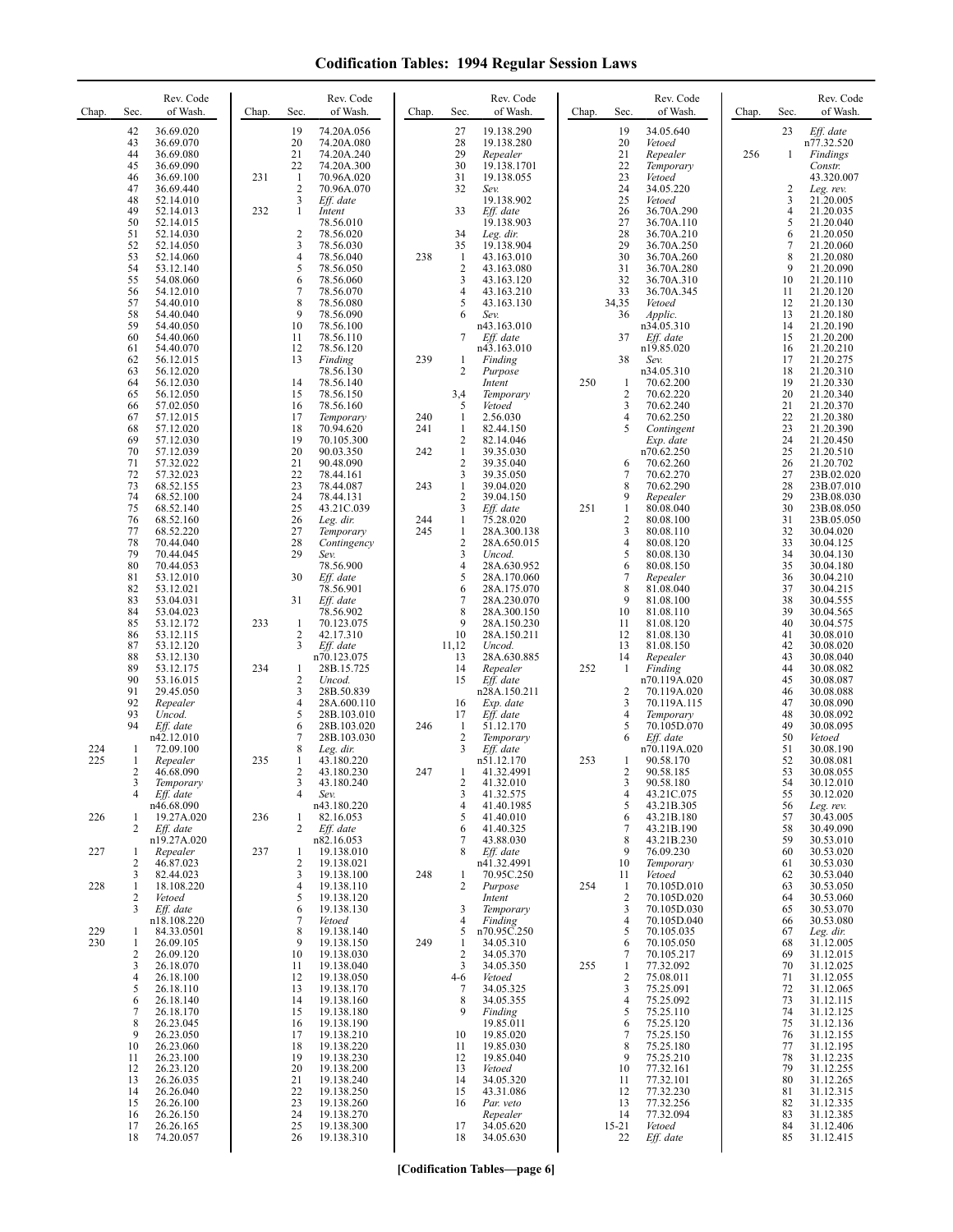| Chap.      | Rev. Code<br>Sec.<br>of Wash.                                                                                                                                                                                                                                                                                                                                                                                                                                                                                                                                                                                                                                                                                                      | Rev. Code<br>of Wash.<br>Chap.<br>Sec.                                                                                                                                                                                                                                                                                                                                                                                                                                                                                                                                                                                                                                                | Rev. Code<br>of Wash.<br>Chap.<br>Sec.                                                                                                                                                                                                                                                                                                                                                                                                                                                                                                                                                                                                                                                  | Rev. Code<br>of Wash.<br>Chap.<br>Sec.                                                                                                                                                                                                                                                                                                                                                                                                                                                                                                                                                                                                                                                                                          | Rev. Code<br>Sec.<br>of Wash.<br>Chap.                                                                                                                                                                                                                                                                                                                                                                                                                                                                                                                                                                                                                                                                    |
|------------|------------------------------------------------------------------------------------------------------------------------------------------------------------------------------------------------------------------------------------------------------------------------------------------------------------------------------------------------------------------------------------------------------------------------------------------------------------------------------------------------------------------------------------------------------------------------------------------------------------------------------------------------------------------------------------------------------------------------------------|---------------------------------------------------------------------------------------------------------------------------------------------------------------------------------------------------------------------------------------------------------------------------------------------------------------------------------------------------------------------------------------------------------------------------------------------------------------------------------------------------------------------------------------------------------------------------------------------------------------------------------------------------------------------------------------|-----------------------------------------------------------------------------------------------------------------------------------------------------------------------------------------------------------------------------------------------------------------------------------------------------------------------------------------------------------------------------------------------------------------------------------------------------------------------------------------------------------------------------------------------------------------------------------------------------------------------------------------------------------------------------------------|---------------------------------------------------------------------------------------------------------------------------------------------------------------------------------------------------------------------------------------------------------------------------------------------------------------------------------------------------------------------------------------------------------------------------------------------------------------------------------------------------------------------------------------------------------------------------------------------------------------------------------------------------------------------------------------------------------------------------------|-----------------------------------------------------------------------------------------------------------------------------------------------------------------------------------------------------------------------------------------------------------------------------------------------------------------------------------------------------------------------------------------------------------------------------------------------------------------------------------------------------------------------------------------------------------------------------------------------------------------------------------------------------------------------------------------------------------|
|            | 31.12.425<br>86<br>87<br>31.12.435<br>88<br>31.12.526<br>89<br>31.12.555<br>90<br>31.12.565<br>91<br>31.12.695<br>92<br>31.12.317<br>93<br>32.04.030<br>94<br>32.04.060<br>95<br>32.04.080<br>96<br>32.04.085<br>97<br>32.08.010<br>98<br>32.08.142<br>99<br>32.08.146<br>100<br>32.12.050<br>101<br>32.12.090<br>102<br>32.16.020<br>103<br>32.16.070<br>104<br>32.16.100<br>105<br>32.32.025<br>106<br>32.32.290<br>32.32.480<br>107<br>108<br>32.32.485<br>32.32.490<br>109<br>110<br>32.32.495<br>32.32.500<br>111<br>112<br>32.32.505<br>113<br>32.32.515<br>114<br>32.32.042<br>115<br>32.34.030                                                                                                                             | 8<br>75.30.410<br>9<br>75.30.420<br>10<br>75.30.430<br>75.28.044<br>11<br>12<br>75.28.046<br>13<br>75.30.440<br>14<br>75.28.130<br>15<br>75.28.132<br>75.30.450<br>16<br>17<br>75.30.460<br>18<br>75.30.050<br>19<br>75.30.470<br>20<br>75.30.480<br>21<br>75.28.125<br>22<br>75.28.113<br>23<br>Leg. dir.<br>24<br>Sev.<br>n75.30.350<br>25<br>Eff. date<br>n75.30.350<br>26<br>Eff. date<br>n75.30.410<br>261<br>$\mathbf{1}$<br>Finding<br>Intent<br>n16.52.011<br>2<br>16.52.011<br>3<br>16.52.015<br>4<br>16.52.020<br>5<br>16.52.025<br>6<br>16.52.085                                                                                                                          | 38.52.420<br>11<br>39.04.150<br>12<br>13<br>41.06.070<br>41.26.030<br>14<br>15<br>43.19.450<br>16<br>Vetoed<br>17<br>43.21J.030<br>18<br>43.31.621<br>19<br>43.51.340<br>20<br>43.51.432<br>21<br>43.51.456<br>22<br>43.51.675<br>23<br>43.51.943<br>24<br>43.52.350<br>25<br>43.63A.247<br>26<br>43.63A.260<br>27<br>43.81.010<br>28<br>43.82.010<br>29<br>43.83I.188<br>30<br>43.98B.030<br>31<br>43.99.110<br>32<br>43.220.020<br>33<br>43.220.090<br>34<br>43.220.120<br>35<br>46.09.130<br>46.09.170<br>36<br>37<br>46.10.130<br>38<br>46.10.220<br>39<br>69.04.935<br>40<br>69.30.070                                                                                             | 265<br>51.32.350<br>1<br>$\overline{c}$<br>Temporary<br>3<br>51.32.360<br>51.32.370<br>4<br>5<br>Temporary<br>Purpose<br>266<br>1<br>36.115.010<br>$\overline{2}$<br>36.115.020<br>3<br>36.115.030<br>4<br>36.115.040<br>5<br>36.115.050<br>6<br>36.115.060<br>7<br>Intent<br>36.115.070<br>8<br>36.115.080<br>9<br>46.68.230<br>66.08.240<br>10<br>11<br>82.14.032<br>12<br>82.14.034<br>13<br>82.14.212<br>14<br>82.44.157<br>3.62.070<br>15<br>16<br>Eff. date<br>n3.62.070<br>17<br>Leg. dir.<br>267<br>26.09.191<br>1<br>$\overline{\mathbf{c}}$<br>26.10.160<br>3<br>26.12.170<br>4<br>26.12.220<br>5<br>26.12.172                                                                                                        | 9<br>35.23.352<br>10<br>35.24.220<br>11<br>35.27.010<br>35.27.300<br>12<br>13<br>35.30.018<br>14<br>35.63.185<br>15<br>35A.12.160<br>16<br>35A.63.215<br>17<br>36.70A.450<br>18<br>42.24.180<br>19<br>65.16.160<br>20<br>68.24.180<br>21<br>74.15.020<br>22<br>82.14.330<br>23<br>41.16.050<br>24<br>Eff. date<br>n82.14.330<br>274<br>46.96.140<br>1<br>2<br>46.96.150<br>3<br>46.96.160<br>4<br>46.96.170<br>5<br>46.96.180<br>6<br>46.96.190<br>7<br>46.96.200<br>8<br>46.96.210<br>9<br>Leg. dir.<br>Leg. rev.<br>275<br>46.04.015<br>1<br>$\overline{c}$<br>46.61.502<br>3<br>46.61.504                                                                                                              |
| 257        | 116<br>32.34.060<br>117<br>33.08.030<br>118<br>33.08.100<br>119<br>33.12.012<br>120<br>33.12.014<br>121<br>33.12.060<br>122<br>33.16.030<br>123<br>33.16.090<br>124<br>Repealer<br>$\mathbf{1}$<br>36.70A.270<br>$\overline{2}$<br>36.70A.290<br>3<br>36.70A.065<br>$\overline{4}$<br>36.70A.440<br>5<br>36.70A.030<br>6<br>58.17.330<br>7<br>35A.63.170<br>8<br>35.63.130<br>9<br>36.70.970<br>10<br>Vetoed<br>11<br>70.105D.030<br>12<br>70.105D.050<br>13<br>70.105D.060<br>14<br>70.105D.090<br>15<br>70.94.335<br>16<br>70.95.270<br>17<br>70.105.116<br>18<br>75.20.025<br>19<br>90.48.039<br>20<br>90.58.355<br>21<br>43.21C.036<br>22<br>34.12.020<br>23<br>34.05.514<br>24<br>82.02.050<br>25<br>Eff. date<br>n36.70A.030 | 7<br>16.52.095<br>8<br>16.52.205<br>9<br>16.52.207<br>10<br>16.52.100<br>11<br>16.52.117<br>12<br>16.52.180<br>13<br>16.52.190<br>14<br>16.52.200<br>15<br>16.52.300<br>16<br>9.94A.030<br>17<br>9A.48.080<br>18<br>13.40.020<br>19<br>81.56.120<br>20,21<br>Vetoed<br>22<br>16.52.185<br>23<br>Repealer<br>262<br>46.01.230<br>-1<br>2<br>46.04.670<br>3<br>46.10.150<br>4<br>46.10.170<br>5<br>46.12.160<br>6<br>46.12.170<br>$\tau$<br>46.12.181<br>8<br>46.16.070<br>9<br>46.16.210<br>10<br>46.70.090<br>11<br>46.70.124<br>12<br>46.87.020<br>13<br>46.87.040<br>14<br>46.87.090<br>15<br>46.87.335<br>46.87.350<br>16<br>17<br>70.84.090<br>82.36.030<br>18<br>19<br>82.36.060 | 41<br>70.104.080<br>42<br>70.105.020<br>43<br>72.63.020<br>44<br>72.63.030<br>75.10.220<br>45<br>46<br>75.28.770<br>47<br>75.54.070<br>48<br>76.09.040<br>49<br>76.09.050<br>50<br>76.09.180<br>51<br>76.48.040<br>52<br>77.04.030<br>53<br>77.12.020<br>54<br>77.12.031<br>55<br>77.17.010<br>77.17.020<br>56<br>57<br>77.17.030<br>58,59<br>Vetoed<br>60<br>79.66.080<br>61<br>79.70.030<br>79.70.070<br>62<br>63<br>79.70.080<br>79.72.020<br>64<br>65<br>79.81.030<br>79.94.390<br>66<br>67<br>79.94.400<br>68<br>79.96.030<br>69<br>79.96.040<br>70<br>79.96.050<br>71<br>79.96.100<br>72<br>79.96.110<br>73<br>79.96.130<br>74<br>79.96.906<br>75<br>80.50.030<br>76<br>84.34.055 | 6<br>Eff. date<br>n26.09.191<br>268<br>$\mathbf{1}$<br>80.28.005<br>$\overline{c}$<br>80.28.303<br>80.28.306<br>3<br>$\overline{4}$<br>80.28.309<br>5<br>Leg. dir.<br>269<br>29.36.120<br>1<br>2<br>29.36.160<br>270<br>$\mathbf{1}$<br>Finding<br>2<br>82.04.4453<br>3<br>82.04.4454<br>4<br>82.16.048<br>82.16.049<br>5<br>6<br>Exp. date<br>271<br>Purpose<br>1<br>n9A.28.020<br>9A.28.020<br>101<br>201<br>Finding<br>n9A.72.090<br>9A.72.090<br>202<br>203<br>9A.72.100<br>204<br>9A.72.110<br>205<br>9A.72.120<br>301<br>Intent<br>n9A.44.010<br>302<br>9A.44.010<br>303<br>9A.44.083<br>304<br>9A.44.086<br>305<br>9A.44.089<br>306<br>9A.44.093<br>9A.44.096<br>307<br>401<br>Finding<br>n43.43.754<br>402<br>43.43.754 | $\overline{4}$<br>46.61.5051<br>5<br>46.61.5052<br>6<br>46.61.5053<br>7<br>46.61.5054<br>8<br>46.20.355<br>9<br>46.61.5056<br>10<br>46.20.309<br>11<br>46.61.5057<br>12<br>46.20.365<br>46.20.308<br>13<br>14<br>46.01.260<br>15<br>46.52.100<br>16<br>46.52.130<br>17<br>10.05.060<br>18<br>10.05.090<br>19<br>10.05.120<br>20<br>9.94A.320<br>21<br>46.20.710<br>22<br>46.20.720<br>23<br>46.20.730<br>24<br>46.20.740<br>25<br>46.20.750<br>26<br>46.61.506<br>27<br>46.20.311<br>28<br>46.04.580<br>29<br>46.20.391<br>30<br>5.40.060<br>31<br>n <sub>2.40.060</sub><br>32<br>46.55.113<br>33<br>46.63.020<br>34<br>3.62.090<br>35<br>Vetoed<br>36<br>35.21.165<br>37<br>36.32.127<br>38<br>46.04.480 |
| 258        | 26<br>Sev.<br>n36.70A.270<br>$\mathbf{1}$<br>Findings<br>Intent<br>36.70A.420<br>2<br>36.70A.430<br>3<br>47.01.290<br>47.01.300<br>4<br>5<br>47.06.040                                                                                                                                                                                                                                                                                                                                                                                                                                                                                                                                                                             | 20<br>82.36.070<br>21<br>82.36.120<br>22<br>82.38.020<br>23<br>82.38.090<br>24<br>82.38.130<br>25<br>82.38.170<br>26<br>82.38.220<br>27<br>88.02.125<br>28<br>Repealer                                                                                                                                                                                                                                                                                                                                                                                                                                                                                                                | 77<br>86.26.040<br>78<br>86.26.050<br>79<br>87.84.061<br>80<br>88.12.055<br>88.12.305<br>81<br>82<br>90.03.247<br>83<br>90.03.280<br>90.03.290<br>84<br>85<br>90.03.360                                                                                                                                                                                                                                                                                                                                                                                                                                                                                                                 | 43.43.680<br>501<br>9.94A.140<br>601<br>9.94A.142<br>602<br>701<br>Repealer<br>801<br>9A.46.110<br>802<br>9A.46.060<br>803<br>13.40.020<br>901<br>9.94A.220<br>72.65.220<br>1001                                                                                                                                                                                                                                                                                                                                                                                                                                                                                                                                                | 39<br>46.61.5151<br>40<br>46.61.5152<br>41<br>Approp.<br>42<br>Repealer<br>43<br>Short t.<br>n46.04.015<br>44<br>Exp. date<br>45<br>Temporary<br>46<br>Eff. date                                                                                                                                                                                                                                                                                                                                                                                                                                                                                                                                          |
| 259<br>260 | 6<br>n36.70A.420<br>Finding<br>1<br>71.24.400<br>2<br>71.24.405<br>3<br>71.24.410<br>4<br>71.24.415<br>5<br>Leg. dir.<br>1<br>Finding<br>n75.30.350<br>$\overline{2}$<br>75.30.350<br>3<br>75.30.360<br>75.30.370<br>4<br>75.30.380<br>5<br>75.30.390<br>6                                                                                                                                                                                                                                                                                                                                                                                                                                                                         | 29<br>Eff. date<br>n46.16.070<br>263<br>16.04.015<br>-1<br>$\overline{c}$<br>16.24.140<br>3<br>16.04.100<br>264<br>$\mathbf{1}$<br>9.41.090<br>$\overline{c}$<br>9.41.310<br>3<br>10.93.020<br>$\overline{4}$<br>15.85.010<br>5<br>15.85.060<br>6<br>16.68.190<br>7<br>Vetoed<br>8<br>19.02.050<br>9<br>36.61.040                                                                                                                                                                                                                                                                                                                                                                     | 90.22.010<br>86<br>87<br>90.22.020<br>88<br>90.24.030<br>89<br>90.24.060<br>90<br>90.38.040<br>91<br>90.48.170<br>92<br>90.48.368<br>93<br>90.48.400<br>94<br>90.56.100<br>95<br>90.56.110<br>96<br>90.62.020<br>97<br>90.70.045<br>98<br>90.70.065<br>99<br>Leg. rev.                                                                                                                                                                                                                                                                                                                                                                                                                  | Eff. date<br>1101<br>n72.65.220<br>1102<br>Temporary<br>1103<br>Sev.<br>n9A.28.020<br>272<br>82.46.010<br>1<br>$\overline{c}$<br>n82.46.010<br>273<br>35.16.010<br>1<br>$\overline{c}$<br>35.16.020<br>35.16.030<br>3<br>4<br>35.16.040<br>5<br>35.16.050<br>6<br>35.16.070<br>7<br>35.22.288                                                                                                                                                                                                                                                                                                                                                                                                                                   | n46.04.015<br>276<br>Failed to<br>$1 - 5$<br>become law.<br>See 1994<br>$c$ 276 $\frac{8}{3}$ .<br>277<br>39.36.020<br>1<br>278<br>1<br>53.36.100<br>279<br>1<br>28A.625.041<br>2<br>28A.625.060<br>3<br>28A.625.065<br>4<br>28A.625.042<br>5<br>28B.80.256<br>6<br>Eff. date<br>7<br>Sev.                                                                                                                                                                                                                                                                                                                                                                                                                |